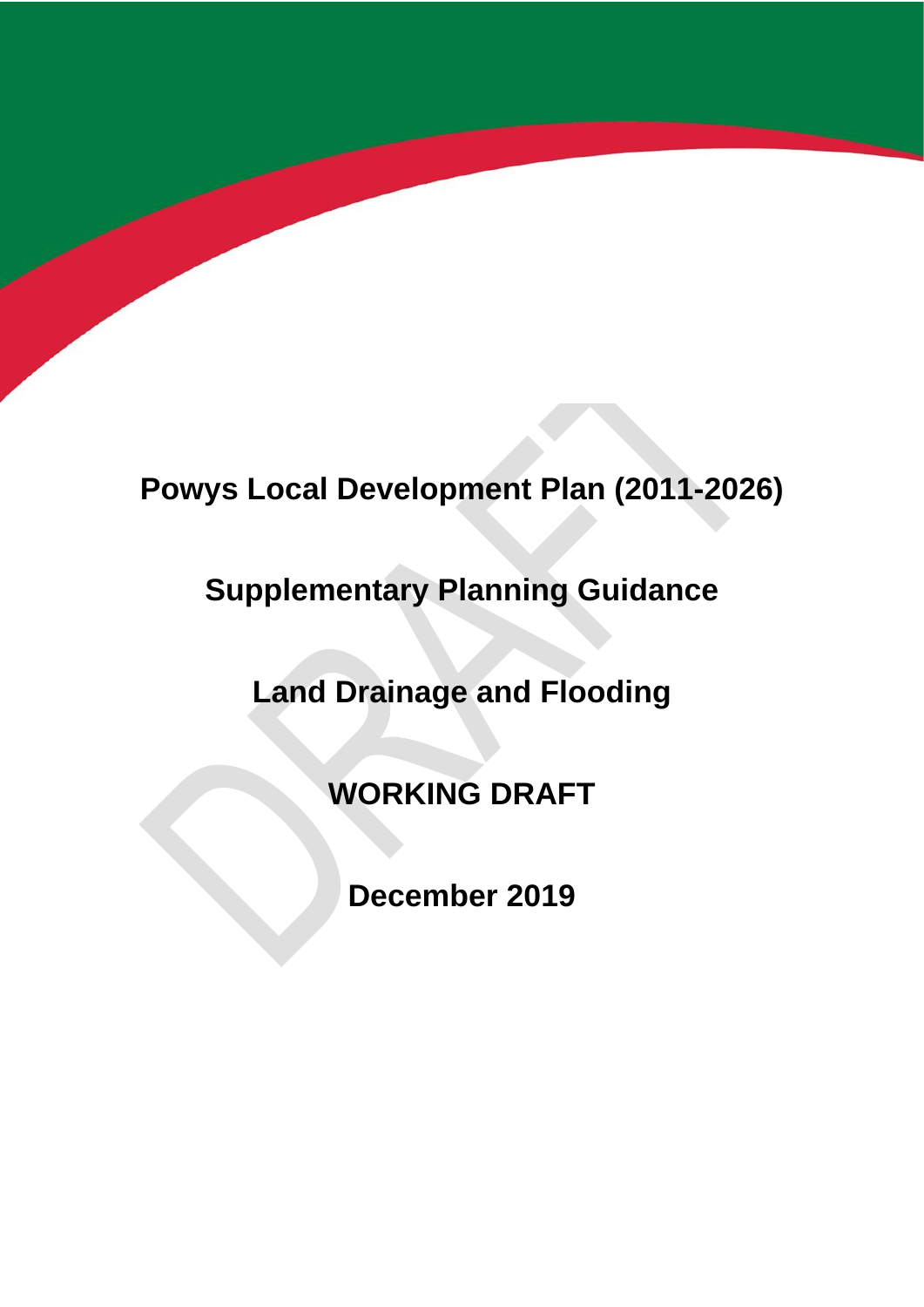# **Contents**

| <b>Section</b> |                                                                                         | Page           |
|----------------|-----------------------------------------------------------------------------------------|----------------|
|                | Introduction                                                                            | 3              |
| $\overline{2}$ | Purpose of the guidance                                                                 | 3              |
| 3              | Status of the guidance                                                                  | $\overline{4}$ |
| 4              | Flood Risk within the Powys LDP area                                                    | 5              |
| 5              | Sources of Flooding and Flood Risk in the Powys LDP Area                                | $\overline{7}$ |
| 6              | Further Information and Resources on Flood Risk in the<br>Powys LDP area                | 9              |
| $\overline{7}$ | <b>Legislative and Policy Context</b>                                                   | 12             |
| 8              | Powys Local Development Plan - Land Drainage and Flood<br><b>Risk</b>                   | 17             |
| 9              | Detailed Guidance on Policy DM6 - Flood Prevention<br><b>Measures and Land Drainage</b> | 19             |
| 10             | Different Types of Drainage                                                             | 23             |
| 11             | SuDS Approval and The National SuDS Standards for Wales                                 | 27             |
| 12             | <b>Designing SuDS</b>                                                                   | 30             |
| 13             | Implementation of LDP Flood Risk and Land Drainage<br><b>Policies</b>                   | 33             |
| 14             | <b>Monitoring and Review</b>                                                            | 38             |
|                |                                                                                         |                |
|                | <b>Glossary of Terms</b>                                                                | 39             |
|                |                                                                                         |                |
|                |                                                                                         |                |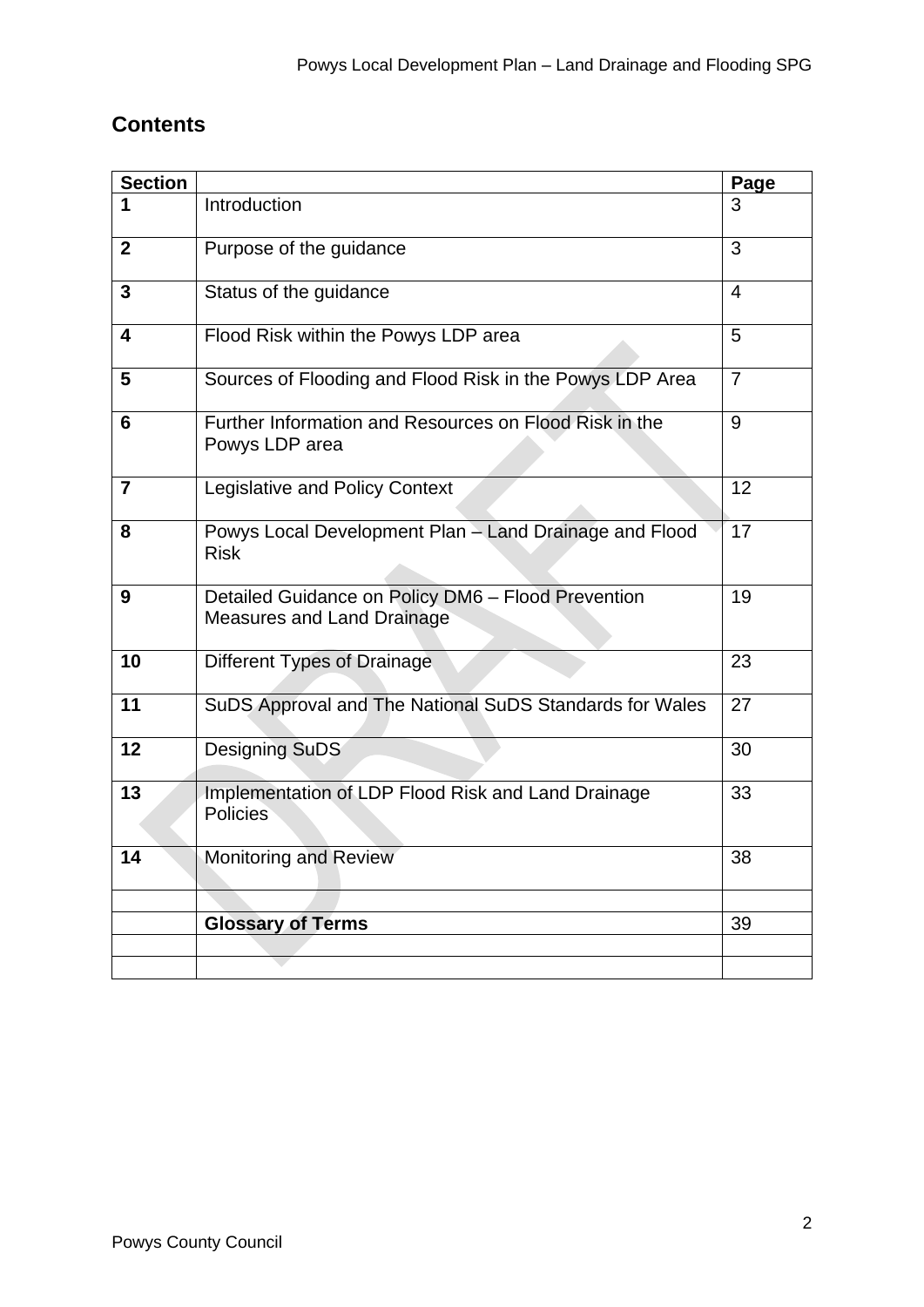## **1.** *Introduction*

1.1 This guidance supplements the flood risk and land drainage related policies of the Powys Local Development Plan (LDP) (2011-2026), which was adopted by Powys County Council on the 17th of April 2018, and has been prepared to assist decision-making on planning applications within the Powys LDP area. This guidance does not apply to areas of the County of Powys located within the Brecon Beacons National Park Authority area (BBNP).

1.2 This Supplementary Planning Guidance (SPG) is intended to be read alongside the relevant policies of the LDP (see section eight), along with any other related adopted SPG.

1.3 The topography of the plan area has meant that historically a large number of settlements and main transport routes are located in valleys at important river crossings; as a result of this a number of settlements are constrained by flood risk. Planning policy directs development away from flood plains and aims to prevent development proposals from increasing levels of flood risk. The Policies in the LDP require development proposals to consider the following:

- the risk from all sources of flooding (therefore not just the flood risk from rivers and the sea);
- the incorporation of surface water drainage systems that seek to control surface water as near to its source as possible; and
- where possible to incorporate measures that reduce an existing flood risk.

1.4 Flood risk is influenced by climate change, changes in land use and changes in land management practices. The planning system has the ability to make a difference in responding to climate change, influencing land use and encouraging measures to be introduced that can reduce existing flood risk.

1.5 The benefits of considering land drainage in a sustainable manner within the layout of a development proposal, is that a drainage system can be used which slows down and reduces the quantity of surface water runoff from the developed area to manage downstream flood risk. Further benefits from sustainable drainage systems include improved water quality and provision for amenity spaces and biodiversity.

# **2.** *Purpose of the guidance*

2.1 The purpose of this guidance is to:

- Supplement the policies set out in the LDP by providing more detailed guidance.
- Assist and guide those proposing and designing new developments and submitting a planning application. To ensure development proposals don't increase flood risk and incorporate sustainable surface water drainage systems.
- Provide detail on what needs to be considered and submitted for varying types of development proposal, in order for the Council to consider flood risk and drainage in the determination of planning applications against LDP policy.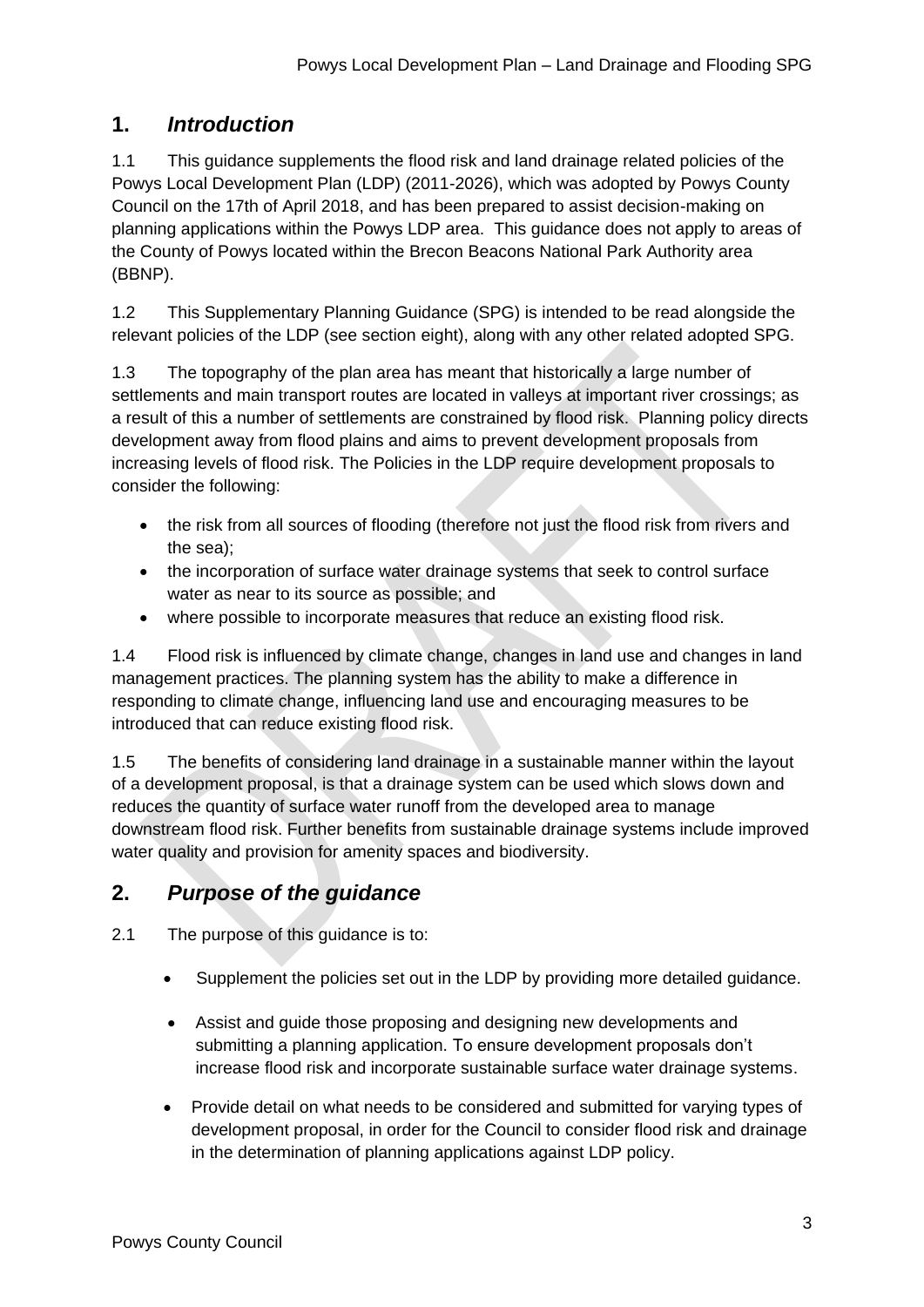- 2.2 This SPG provides guidance on:
	- What drainage is and how it relates to flood risk.
	- Relevant LDP policies relating to flood risk and land drainage.
	- How policies in the LDP relating to drainage should be implemented.
	- How Sustainable Drainage Systems (SuDS), SuDS Approval, The National SuDS Standards for Wales relate to the planning process.
	- What is required to be submitted as part of a planning application.

## **3.** *Status of the guidance*

3.1 This SPG has been produced to support the policies in the Powys LDP (2011 – 2026). The guidance within the SPG has had regard to relevant national planning policy and other available guidance and information.

3.2 This SPG has been prepared in accordance with the Council's approved Protocol for Preparation and Adoption of SPG (June 2018), which includes a Community Involvement Scheme. It has been subject to a six-week public consultation stage undertaken **xxxxxxx.** A summary of the responses received to the public consultation along with an explanation as to how the responses have been addressed can be found within the Consultation Statement. The Council adopted this SPG on the xxxxxx*. This paragraph will be completed at a later date.*

3.3 This SPG is a material consideration in the determination of planning applications.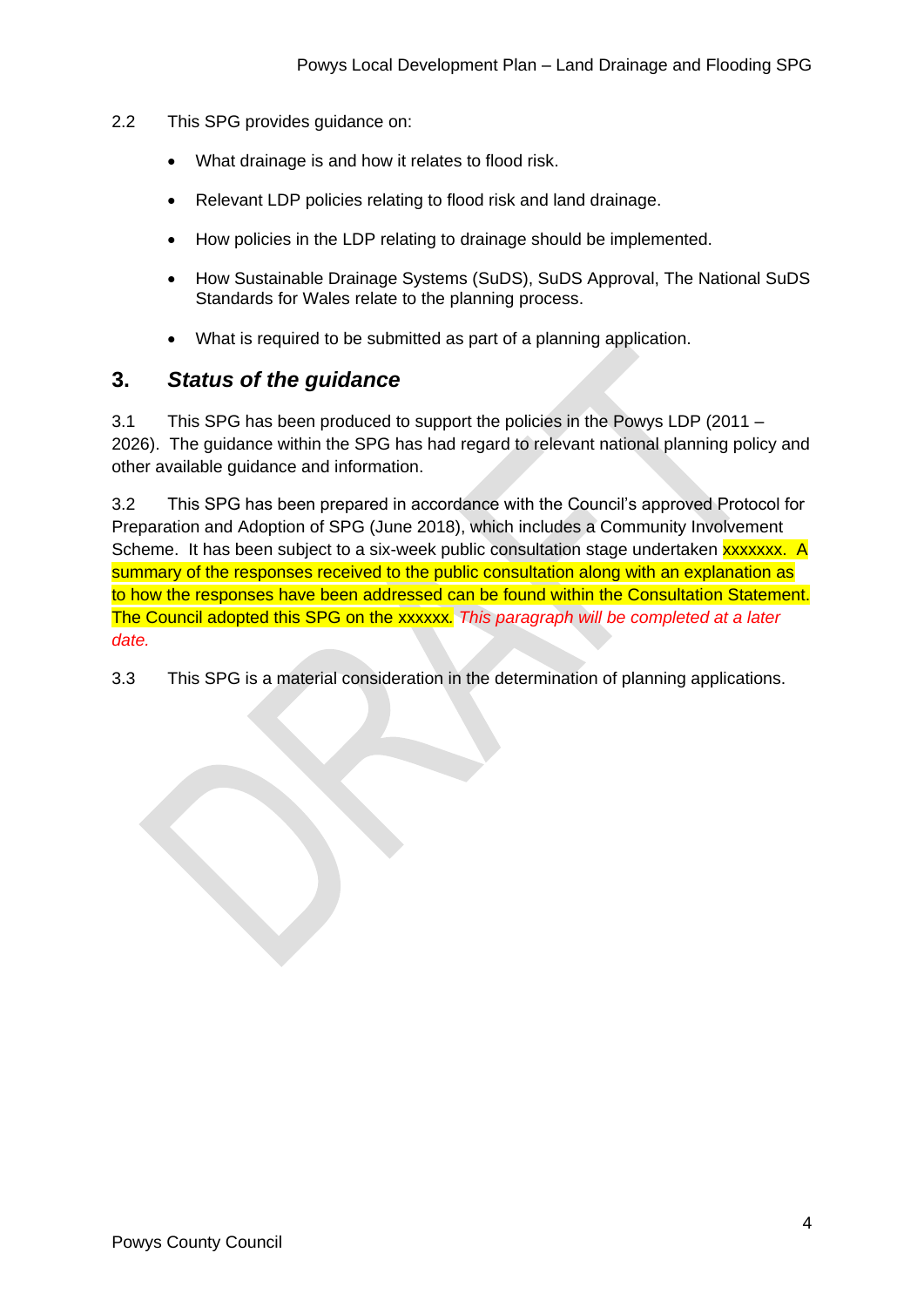# *4. Flood Risk within the Powys LDP area*

4.1 The Powys LDP area has a varied topography of upland plateau, rolling ridges and hills with sharply incised valleys that lead down to narrow twisting valley floors, which follow the rivers Severn, Vyrnwy, Tanant, Wye, Usk, Irfon, Ithon, Dyfi, Teme, Tawe and the Lugg along with other smaller watercourses.

4.2 The topography of the plan area has meant that historically a large number of settlements and main transport routes are located in valleys at important river crossings; as a result of this a number of settlements are constrained by flood risk. Whilst the flooding of rivers and coastal waters is a natural process which plays an important role in shaping the environment it is difficult to predict and the consequences can be very significant. Flooding can place lives at risk, cause considerable personal trauma and result in extensive damage to property, whilst also causing severe disruption to communications and the economy.

4.3 Flooding is recognised as one of the biggest natural hazards affecting the safety and sustainability of communities across Wales. Evidence suggests that changes in our climate will result in heavier and more regular rainfall, stormier weather events and rising sea levels. These factors are likely to increase the impact and frequency of flooding.

4.4 Following the widespread flooding that took place across England and Wales in 2007, where 55,000 homes and businesses were flooded, the Pitt Review published a series of recommendations. Within the recommendations was a change in approach to flood risk management towards a more sustainable integrated method and away from traditional hard engineering solutions, with a need to develop better resilience to climate change and a clarification of roles and responsibilities. The recommendations influenced the content of a series of measures contained within legislation that subsequently came into force, more information on the current legislative context is provided in the next section.

4.5 Flooding as a hazard involves the consideration of the potential consequences of flooding, together with the likelihood of an event occurring. National and local planning policy directs development away from flood plains (as identified in Technical Advice Note 15) and aims to prevent development proposals from increasing levels of flood risk. The Policies in the LDP concur with this and require development proposals to consider the following:

- the risk from all sources of flooding (therefore not just the flood risk from rivers and the sea);
- the incorporation of surface water drainage systems that seek to control surface water as near to its source as possible; and
- where possible to incorporate measures that reduce an existing flood risk.

4.6 Flood risk is influenced by climate change, changes in land use and changes in land management practices. Land use planning therefore, has the ability to make a difference in responding to climate change, influencing land use and encouraging measures to be introduced that can reduce existing flood risk. The benefit of considering land drainage in a sustainable manner within the layout of a development proposal is that a drainage system can be used which slows down and reduces the quantity of surface water runoff from the developed area to manage downstream flood risk. It will also then reduce the risk of that runoff causing pollution. More information on the requirement to incorporate sustainable drainage systems within development proposals, and the potential benefits, is detailed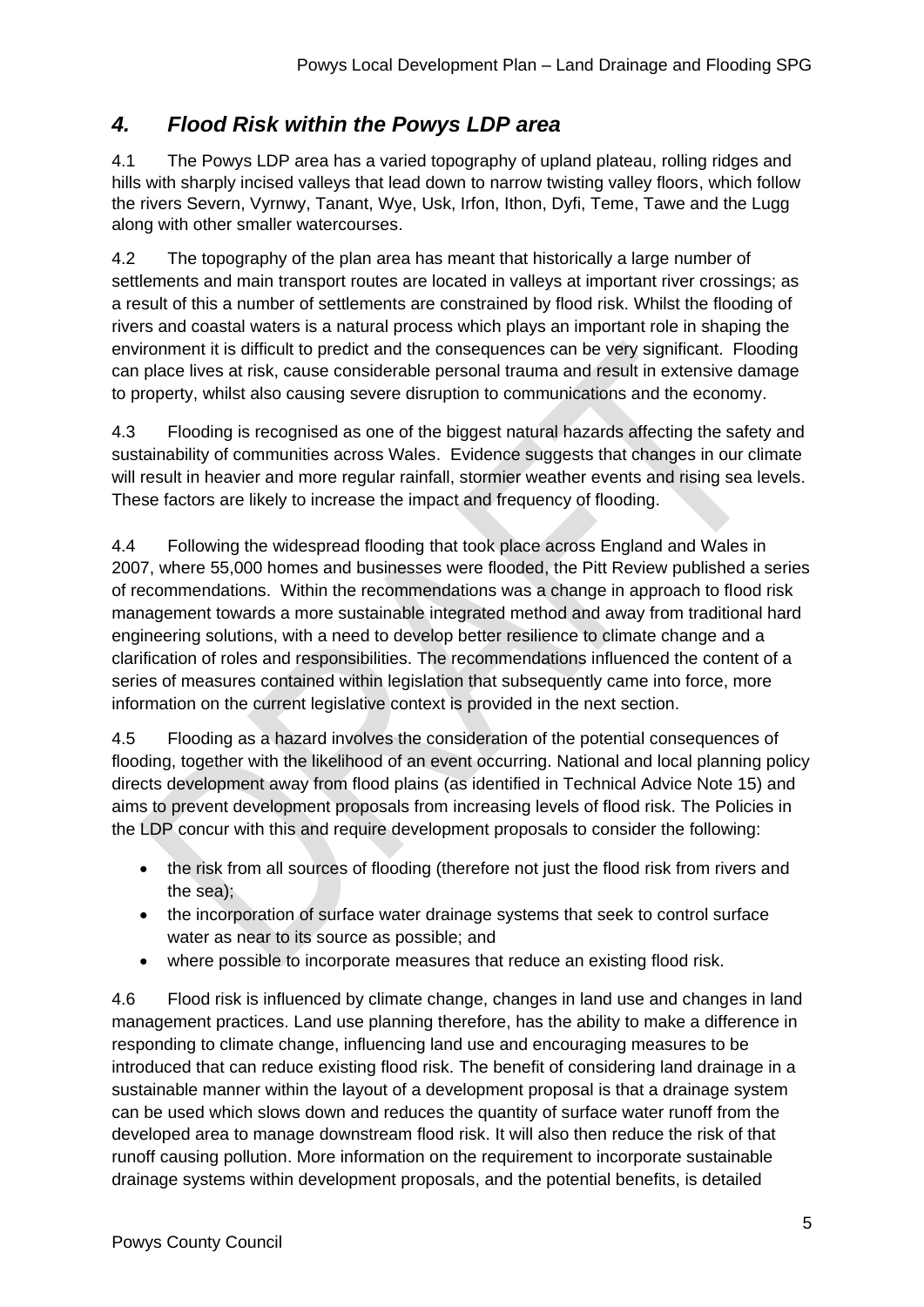further on in this document, together with other measures that can be taken to reduce flood risk.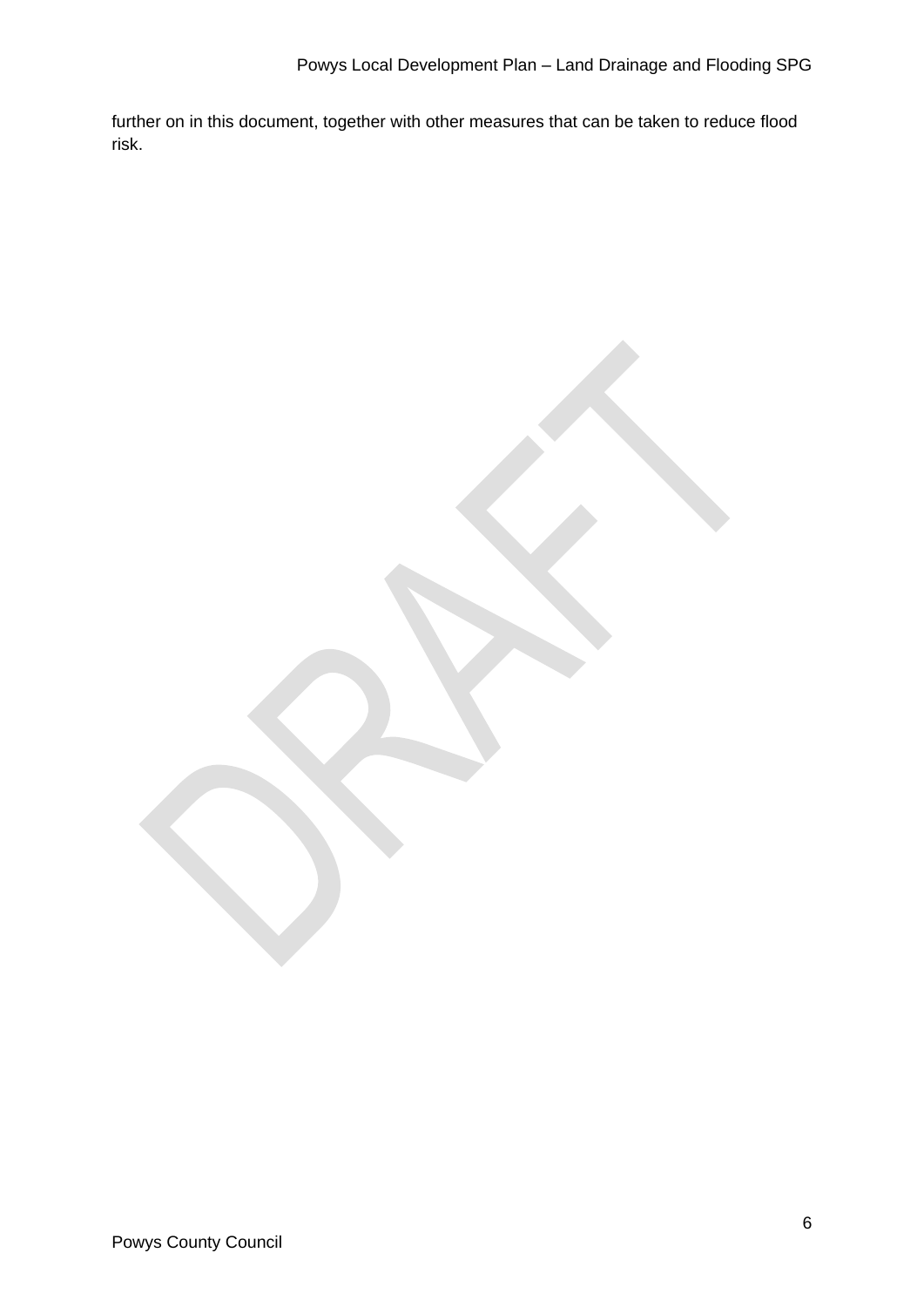# *5. Sources of Flooding and Flood Risk in the Powys LDP Area*

### - **Flooding from Main Rivers and Ordinary Watercourses**

5.1 Flooding occurs from rivers, streams and other natural or culverted watercourses when the capacity of the river channel or culvert is exceeded, or flow blocked. The situation is often worsened when, for example, heavy rain falls on an already waterlogged catchment. Debris impeding the water flow through the channel may also exacerbate the situation and lead to overspill. When fluvial, or river, flooding occurs it may create a deep, fast flowing inundation with the potential to cause extensive damage in developed areas.

5.2 Some watercourses are defined as '*Main River'* – where Natural Resources Wales (NRW) have responsibility, whilst all other watercourses are termed as an '*Ordinary Watercourse*' - where Powys County Council has responsibility as the Lead Local Flood Authority.

*5.3 Main Rivers* - are usually larger streams and rivers, but also include smaller watercourses of strategic drainage importance. A main river is defined as a watercourse shown on a main river map, and can include any structure or appliance for controlling or regulating the flow of water in, into or out of the main river. NRW is the competent authority for managing flood risk from main rivers and has powers to carry out main river flood defence works. Main rivers are designated by the Welsh Government and DEFRA.

5.4 The main rivers that flow through Powys include the Severn, Vyrnwy, Tanant, Wye, Usk, Irfon, Ithon, Dyfi, Tawe and the Lugg. In some areas fluvial flooding from these sources is the main source of flood risk; this includes the settlements of Llanidloes, Newtown, Meifod and Builth Wells.

### - **Coastal Flooding**

5.5 This form of flooding can occur from a combination of high tides and stormy conditions. Powys is a predominantly landlocked county with only the upper Dyfi estuary and Machynlleth that have the potential to be at risk from this type of flooding. The current level of risk is very low but this could change if sea levels rise as predicted with climate change and any changes are made to the flood defences in the area.

### **Surface Water Flooding**

5.6 Surface water flooding is the product of concentrated rainfall that, by creating a high volume of runoff, overwhelms the drainage capacity of local sewerage and drainage systems. Surface water flooding, as a result of its localised nature, is often difficult to predict and incidents may be masked by the impact of Main River flooding or inter-relate with ordinary watercourse flooding.

5.7 Surface water flooding issues can be exacerbated by the development of greenfield sites, for example, the replacement of agricultural land with impermeable surfaces that increase the rate and volume of surface runoff. Towns within Powys that are most susceptible to this type of flooding include Welshpool, Talgarth and Newtown.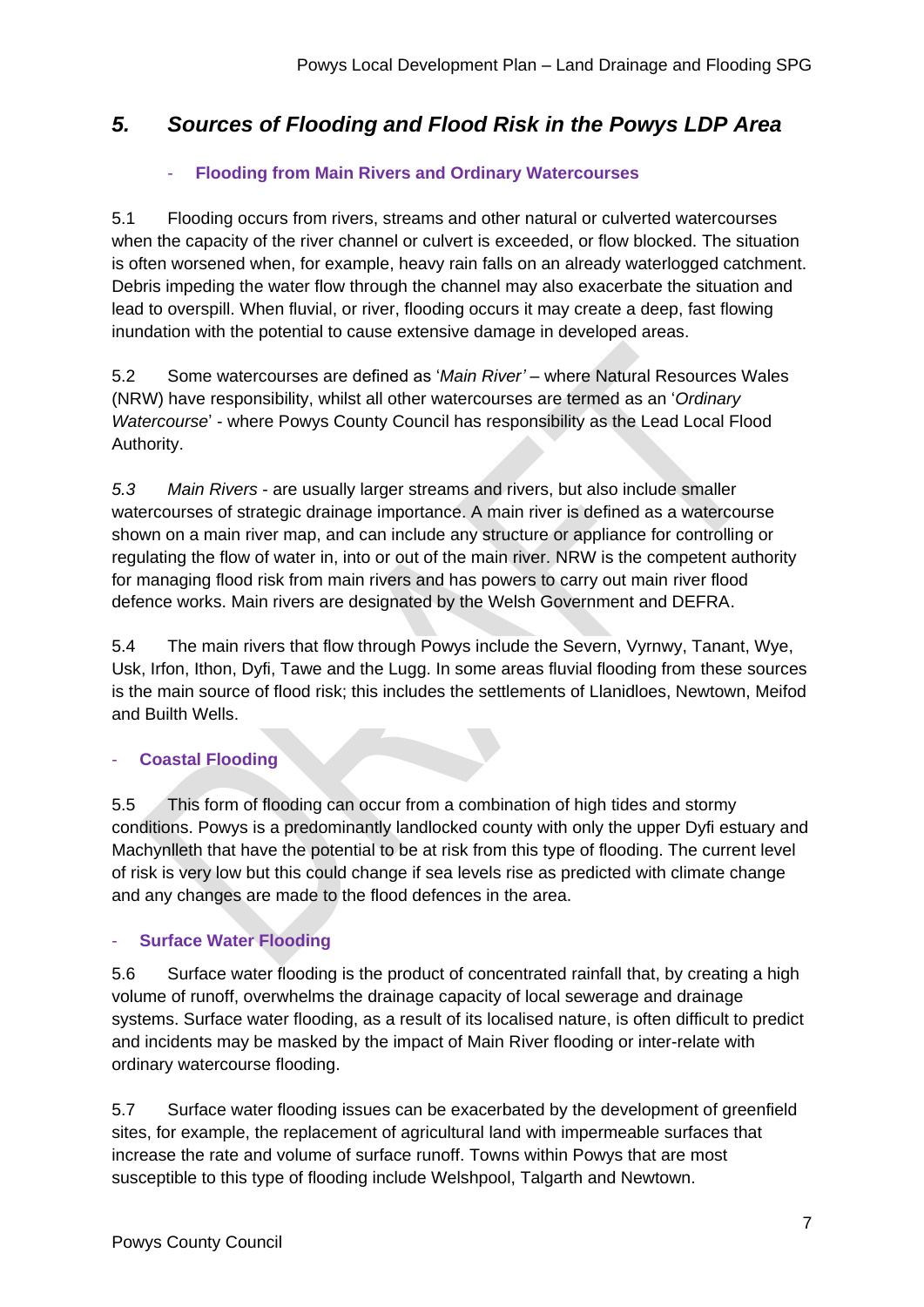#### - **Sewer Flooding**

5.8 Sewers can become overwhelmed by heavy rainfall, which can cause flooding. The likelihood of flooding depends on the capacity of the local sewerage system. Land and property can be flooded with water contaminated with raw sewage as a result. Rivers can also become polluted by sewer overflows.

#### - **Groundwater Flooding**

5.9 Groundwater flooding occurs when water levels in the ground rise above surface level. It is most likely to occur in areas underlain by permeable rocks, called aquifers. These can be extensive, regional aquifers, such as chalk or sandstone, or may be more local sand or river gravels in valley bottoms underlain by less permeable rocks.

5.10 There is no local information on historic groundwater flooding, which suggests that the risk of groundwater flooding in Powys is low.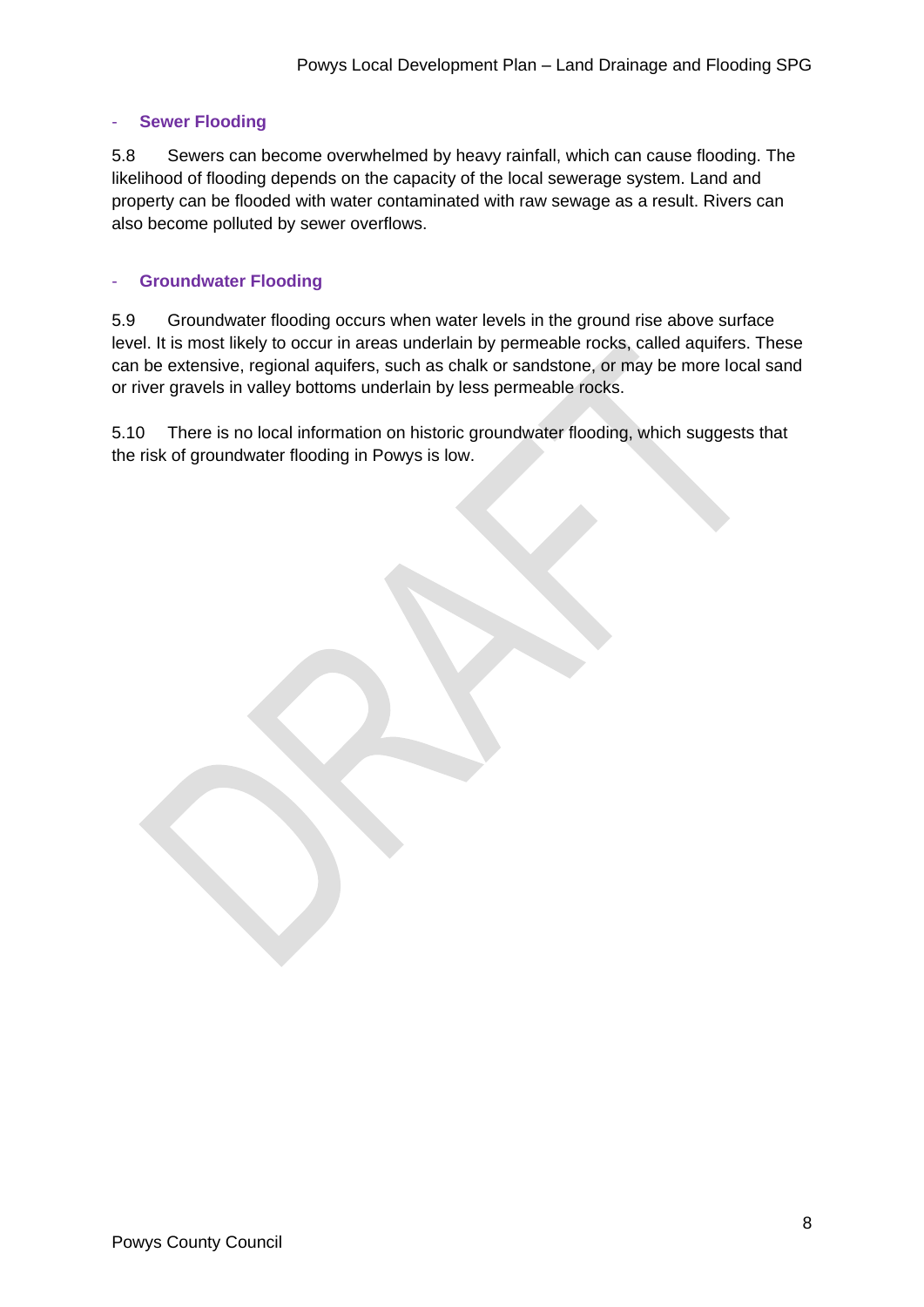# *6. Further Information and Resources on Flood Risk in the Powys LDP area.*

6.1 It is important when considering proposals for a new development (of any type) that they are located in an area that is not at risk from flooding. The development of land in areas at risk from flooding not only puts the new development at risk but can also effectively remove natural flood storage / attenuation areas causing flood risk elsewhere from the displaced water.

6.2 Applicant's should note that in determining the location of areas of river and coastal flood risk, and the acceptability of development proposals within it, the key maps for planning policy purposes are those specified in **Technical Advice Note (TAN) 15.**

6.3 The following resources can assist in determining when a site is within an area of flood risk and can provide information to help determine the most appropriate drainage system for a development site (e.g. by identifying soil types, geology, neighbouring flood risk, sensitive water bodies etc…).

• *Natural Resources Wales - Long Term Flood Risk Maps*

6.4 The Natural Resource Wales website provides a comprehensive map of flood risk which can be viewed in three ways using the following link: [https://naturalresources.wales/floodriskmap?lang=en:](https://naturalresources.wales/floodriskmap?lang=en)

- **Basic Map View** Provides information on the long term risk of flooding from Rivers and Sea, Surface Water or Reservoirs.
- **Detailed Map View** Intended for people, businesses or organisations who need to know more in-depth flood risk information about their area. This provides further layers such as Flood Warnings, Shoreline Management Plans, Flood depth, velocity and hazard. This may be to support a planning application, create a flood plan or just to find out more.
- **Development Advice Map -** The Development Advice Map is for land use planning purposes. It should be used alongside Planning Policy Wales and Technical Advice Note (TAN) 15 to direct new development with respect to Main River and coastal flood risk. Together, they form a precautionary framework to guide planning applications. This map is key in determining whether a development proposal accords with National and LDP policies. *A draft revised TAN 15 has been prepared and is out for consultation, this paragraph will be updated once the revised TAN 15 has been adopted.*
- *Lle Website*

6.5 The Lle Geo-Portal has been developed as a partnership between Welsh Government and Natural Resources Wales. Lle serves as a hub for data and information covering a wide spectrum of topics, but primarily around the environment. There are two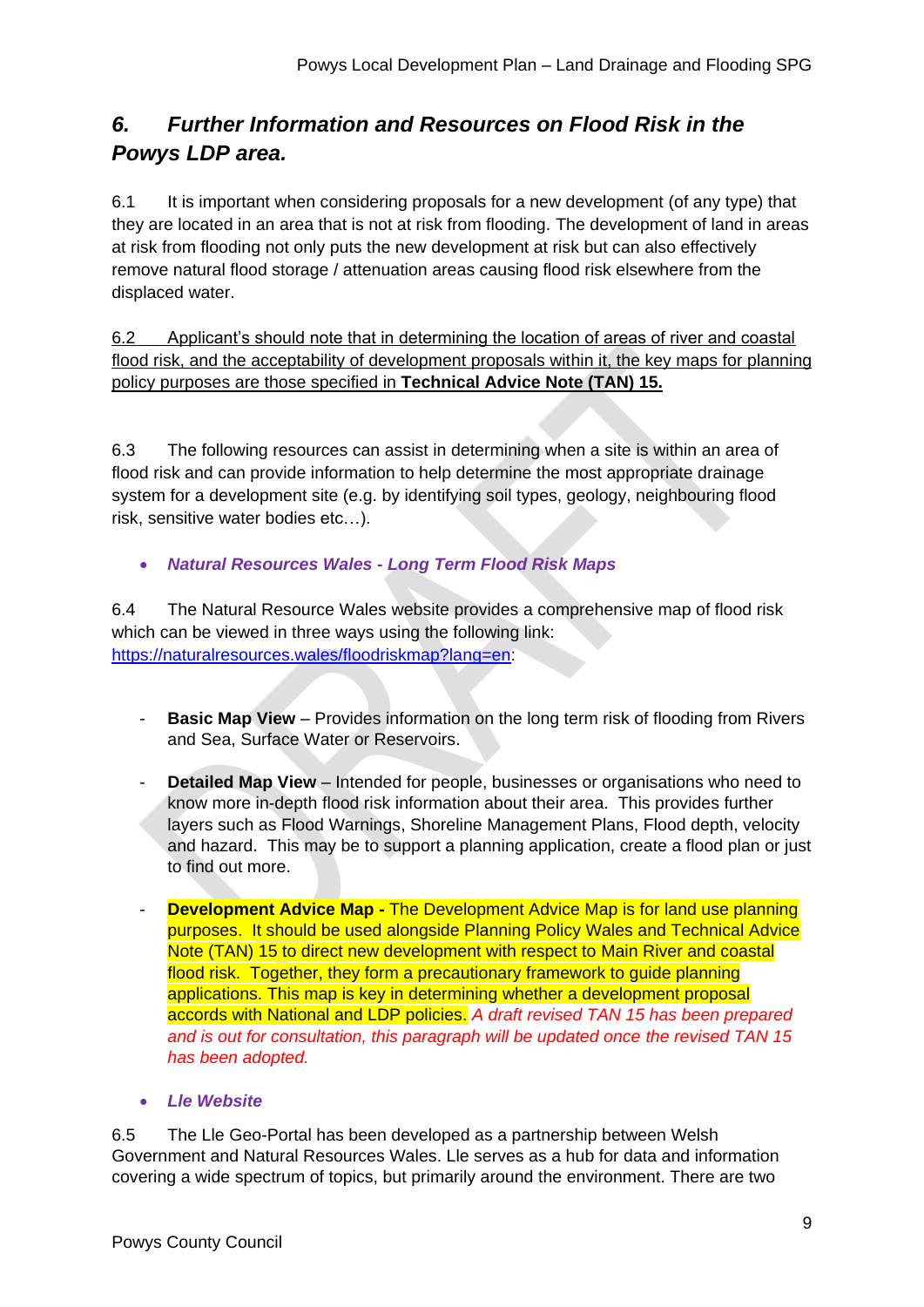elements to the website; a catalogue for downloading datasets and a map where environmental data can be viewed. The site contains a number of WFS and WMS feeds which can be used to supply data directly into individual GIS systems. Whilst, the map <http://lle.gov.wales/map#m=-3.159,51.47832,7&b=europa> is particularly useful when looking at where proposals are located in association with areas of flood risk and environmental designations, the same datasets can also be viewed and downloaded from here [http://lle.gov.wales/home.](http://lle.gov.wales/home)

#### 6.6 The website includes datasets on the following:

TAN 15 Development Advice Maps *(these will be removed when revised TAN 15 adopted)* Floodmap: Flood Storage Areas Floodmap: Flood Zone 2 Floodmap: Flood Zone 3 Flood Map: Areas Benefiting from Flood Defences Flood Map: Spatial Flood Defences without attributes Historic Flood Outlines Main Rivers Source Protection Zones (SPZ) Special Areas of Conservation (SAC) Special Protection Areas (SPA) Sites of Special Scientific Interest (SSSI)

## • *British Geological Survey - UK Soil Observatory (UKSO) Map Viewer*

6.7 The UKSO map viewer can be used by anyone to explore what is already known about UK soils. A large quantity of soil datasets (mostly as maps) are available, including soil type and a wide range of physical, chemical and biological properties. Each partner organisation has contributed data covering a mix of these topics. Users can also view the data within their own mapping software or apps. When determining soil type on a development site MySoil data resource may be particularly useful. To access the viewer, use the following link:<http://mapapps2.bgs.ac.uk/ukso/home.html> then add the MySoil layer.

### • *Powys County Council Stage 2 Strategic Flood Consequences Assessment (SFCA)*

6.8 The purpose of the SFCA was to provide an overview of the level of flood risk for thirty Candidate Sites that were considered for development and inclusion within the Powys Local LDP. Additionally the SFCA provides the evidence base for the policies within the Powys LDP relating to flood risk and land drainage.

6.9 As part of the SFCA detailed studies were carried out in the following settlements: *Abermule, Castle Caereinion, Churchstoke, Forden, Four Crosses, Howey, Kerry, Llanrhaeadr-ym-Mochnant, Llanyre, Newtown, Presteigne, Rhayader and Tregynon.*

6.10 To access the data which is included within the appendices of Stage 2 of the SFCA (EB19) use the following link:<https://en.powys.gov.uk/article/5429/Supporting-Documents>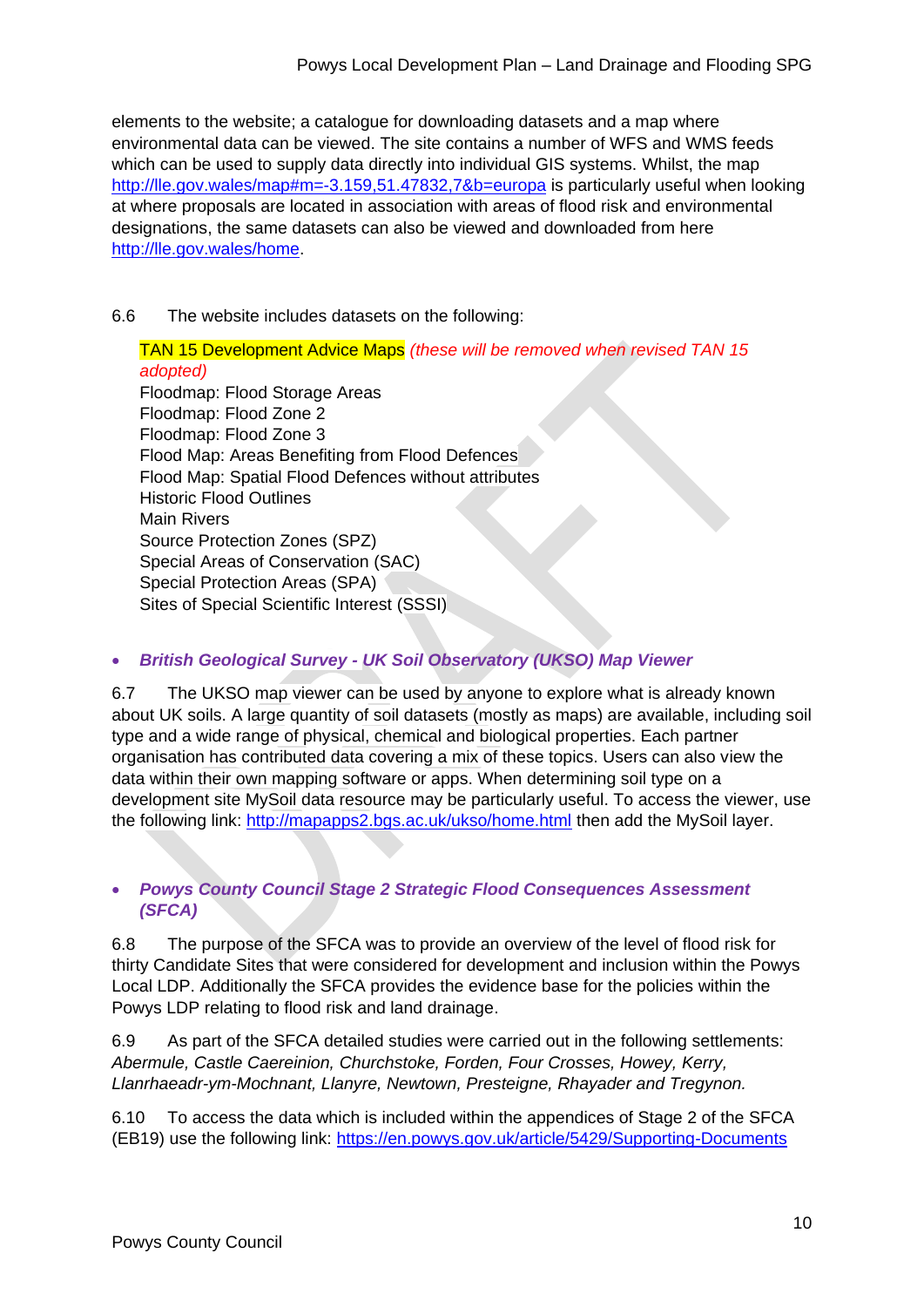#### • *Susdrain*

6.11 Susdrain provides a range of resources for those involved in delivering sustainable drainage systems (SuDS). The susdrain website [www.susdrain.org](http://www.susdrain.org/) provides up-to-date guidance, information, case studies, videos, and photos that help to underpin the planning, design, approval, construction and maintenance of SuDS. Created by CIRIA, susdrain is an independent and authoritative platform that can be used by anyone involved in delivering sustainable drainage.

#### • *CIRIA SuDS Manual (2015)*

6.12 The SuDS Manual (2015) published by CIRIA provides guidance that covers the planning, design, construction and maintenance of SuDS to assist with their effective implementation within both new and existing developments. It provides advice on how to maximise amenity and biodiversity benefits, and deliver the key objectives of managing flood risk and water quality. The manual also provides supporting information that covers topics such as materials, landscape design, maintenance, community engagement and costs and benefits.

6.13 The information presented in the publication is a compendium of good practice, based on existing guidance and research both in the UK and internationally, and the practical experience of the authors, project steering group and industry. A copy of the document can be accessed for free from the CIRIA website: [https://www.ciria.org.](https://www.ciria.org/)

#### • *SuDS Wales*

6.14 The National Surface Water Management and SuDS Group (previously known as the SuDS Working Party for Wales) has been set up as a multi organisation group to support the implementation of solutions to tackle surface water issues in Wales and encourage collaborative working. It is also intended to be used as a platform to share best practice and emerging information in relation to the delivery of an effective surface water management programme. The website can be accessed at: [https://www.SuDSwales.com/,](https://www.sudswales.com/) care needs to be taken using this resource that the contents are up to date.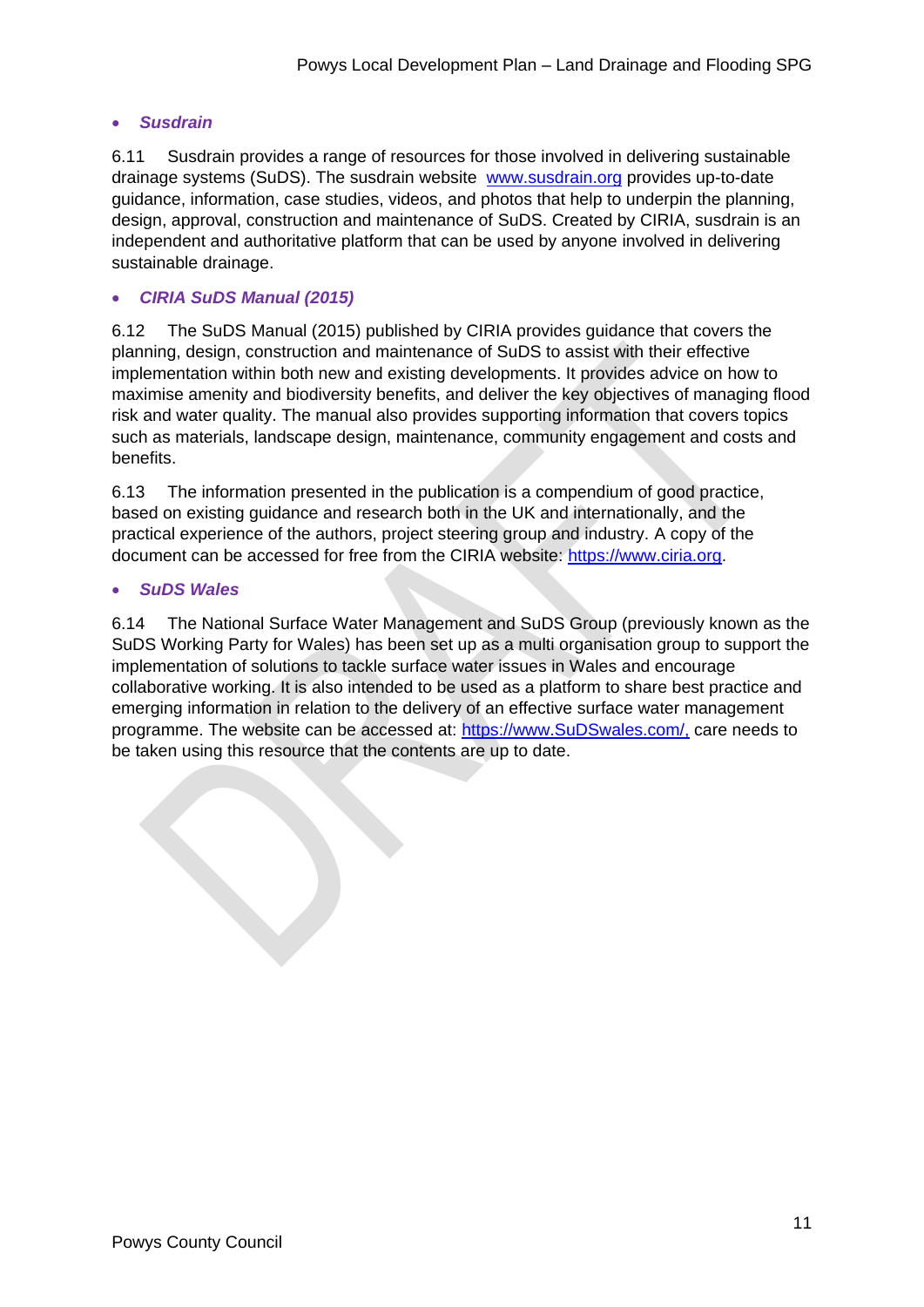# *7. Legislative and Policy Context*

## *International Legislation*

## **The EU Water Framework Directive (WFD) 2000/60/EC**

7.1 The Water Framework Directive has been described as the most substantial piece of EC water legislation to date; it was published in 2000 and transposed into Welsh law in December 2003. The Directive applies to all surface water bodies and groundwater, including lakes, streams, rivers and canals. Its overall objective is to establish a strategic framework (that is based on river basins) for managing surface water and groundwater through common objectives and principles; these include contributing towards mitigating the effects of floods and droughts.

## **The EU Floods Directive 2007/60/EC**

7.2 The EU Floods Directive on the assessment and management of flood risks came into force November 2007. This Directive requires Member States to assess if all water courses and coast lines are at risk from flooding, to map the flood extent and, assets and humans at risk, in these areas, and to take adequate and coordinated measures to reduce the flood risk.

## *National Legislation*

## **Flood Risk Regulations (2009)**

7.3 The purpose of the Flood Risk Regulations is to implement the requirements of the European Floods Directive. As detailed above, the aim of the Directive is to provide a consistent approach to managing flood risk across Europe. It establishes three stages of activity that include assessing areas at risk from flooding, mapping them, and producing a management plan. These three stages take place within a six year flood risk management cycle. In addition to this, the Flood Risk Regulations define new responsibilities for flood risk management which are consistent with the Flood and Water Management Act (2010):

• **Natural Resources Wales**: the competent authority for managing risk from main rivers, the sea and large raised reservoirs.

• **Lead Local Flood Authority (Powys County Council)** – responsible for managing local flood risk in particular from ordinary watercourses, surface runoff and groundwater.

## **The Flood and Water Management Act (2010)**

7.4 The Flood and Water Management Act (FWMA) received Royal Assent on the 8<sup>th</sup> April 2010, with different sections of the Act coming into force in Wales at different times. It aims to improve both flood risk management and the way that water resources are managed. The Act defines clear roles and responsibilities and instils a more risk-based approach. Local authorities are given the lead role in managing local flood risk (from surface water, ground water and ordinary watercourses) while the strategic overview role, for all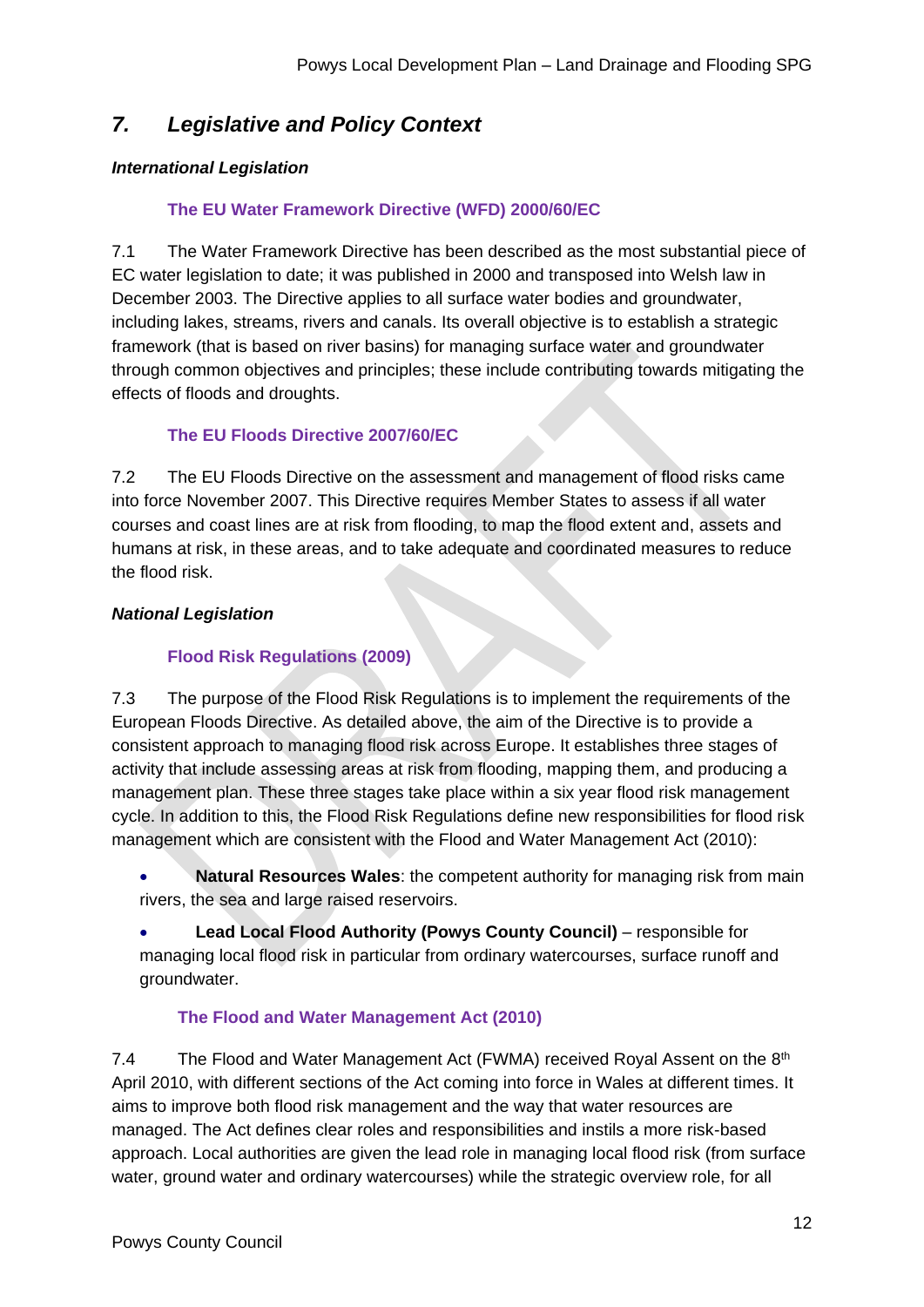flood risk is undertaken by Natural Resources Wales. The FWMA, also establishes that flood risk will be managed in Wales through a National Strategy supported by a Local Strategy for each Lead Local Flood Authority area.

**7.5 Schedule 3** of the FWMA provides a framework for the approval and adoption of surface water systems serving new developments. The Welsh Government introduced five statutory instruments to implement this requirement. *The statutory instruments made it a requirement from the 7th January 2019 for all new developments of more than one dwelling, or where the construction area is 100 square metres or more, to dispose of surface water through a sustainable drainage system (SuDS)*.

7.6 The Welsh Government produced two documents: *Sustainable Drainage (SuDS) Statutory Guidance (2019)*" and *"Statutory standards for sustainable drainage systems – designing, constructing, operating and maintaining surface water drainage systems (2019)"* which outline the process and standards to be applied.

7.7 All applications for SuDS need to be submitted to and approved by the **SuDS Approval Body (SAB)** which is a separate consenting process to the planning application process. Developers cannot commence works until both types of the permission have been granted. In order for a SuDS application to be granted approval it needs to demonstrate compliance with the Statutory SuDS Standards. The standards contain:

- A set of Principles, which need to be applied in the design of the surface water drainage scheme, and
- Six standards, numbered S1 to S6:
	- S1 Runoff destination
	- S2 Surface Water Runoff Hydraulic control
	- S3 Water Quality
	- $\bullet$  S4 Amenity
	- S5 Biodiversity
	- S6 Construction, Operation and Maintenance

### **National Strategy for Flood and Coastal Erosion Risk Management in Wales (November 2011).**

7.8 The purpose of this strategy is to set out the Welsh Government's policies on flood and coastal erosion risk management and to establish a delivery framework that meets the needs of Wales both now and in the future. The Welsh Government is required to develop, maintain and apply this strategy under the Flood and Water Management Act 2010. The document provides detailed information on the roles and responsibilities of all those involved and how they should work together.

- 7.9 Within the strategy four objectives have been identified:
	- Reducing the impacts on individuals, communities and businesses from flooding and coastal erosion.
	- Raising awareness of and engaging people in the response to flood and coastal erosion risk.
	- Providing an effective and sustained response to flood and coastal erosion events.
	- Prioritising investment in the most at risk communities.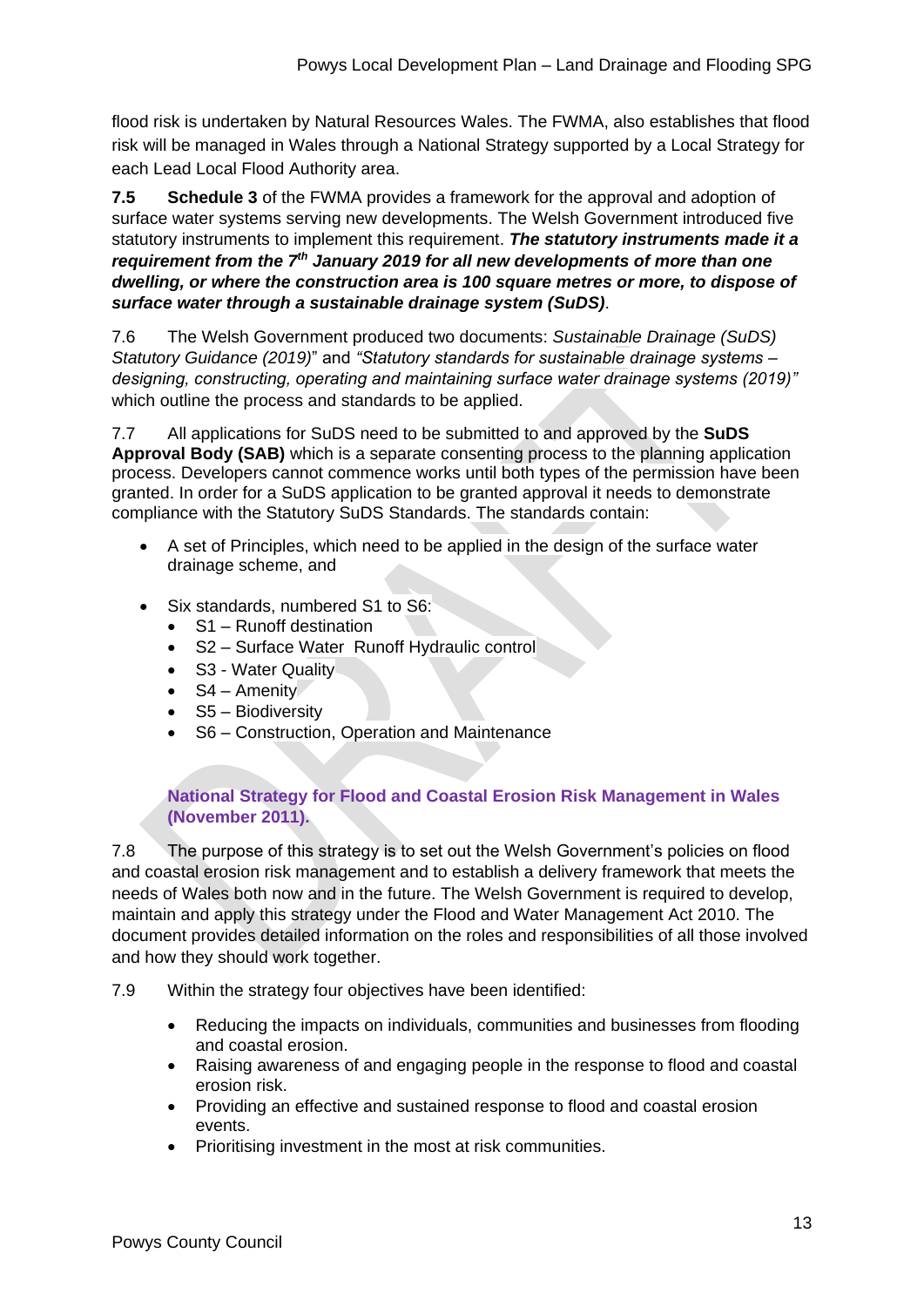#### **Planning Policy Wales Edition 10 (December 2018)**

7.10 Planning Policy Wales (PPW) sets out the land use planning policies of the Welsh Government. It is supplemented by a series of Technical Advice Notes (TANs), Welsh Government Circulars, and policy clarification letters, which together with PPW provide the national planning policy framework for Wales.

7.11 In relation to flood risk PPW states that planning authorities should adopt a precautionary approach of **positive avoidance of development in areas of flooding from the sea or from rivers**. Whilst, in terms of surface water flooding, PPW states that planning authorities should be aware of the risk of surface water flooding, usually caused by heavy rainfall, and ensure developments are designed and planned to minimise potential impacts. Development should not cause additional run-off, which can be achieved by controlling surface water as near to the source as possible by the use of SuDS.

#### 7.12 Paragraph 6.6.16 states that "*Planning authorities should secure better management of drainage and surface water so as to tackle these issues by***:**

*• ensuring sustainable drainage systems are incorporated into development enabling surface water to be managed close to or at source;"*

**Technical Advice Note (TAN) 15 – Development and Flood Risk (2004)**

7.13 TAN 15 supplements the policy set out in Planning Policy Wales in relation to development and flooding. It advises on development and flood risk and provides a framework within which risks arising from river and tidal flooding and from additional run-off from development in any location, can be assessed.

7.14 Similarly to Planning Policy Wales, this TAN advises caution in respect of new development in areas at high risk of flooding by setting out a precautionary framework to guide planning decisions. The overarching aim of this is to **direct new development away from those areas at high risk from flooding**.

7.15 Development advice maps have been drawn up for the whole of Wales; these maps identify different zones that represent different levels of risk from flooding, and therefore lend to different planning actions. Surface water approach. *A draft revised TAN 15 has been prepared and is out for consultation, this paragraph will be updated once the revised TAN 15 has been adopted.*

### **Building Regulations Part H (2010)**

7.16 Part H of the Building Regulations covers the requirements for drainage and waste disposal and came into effect in 2002, amended 2010. Sustainable drainage is the preferred option in a drainage hierarchy, with discharge into a sewer as the last and least preferred option, for dealing with rainwater from the roof of the buildings and paved areas around the building. Section 3 gives guidance on the design of surface water drainage systems.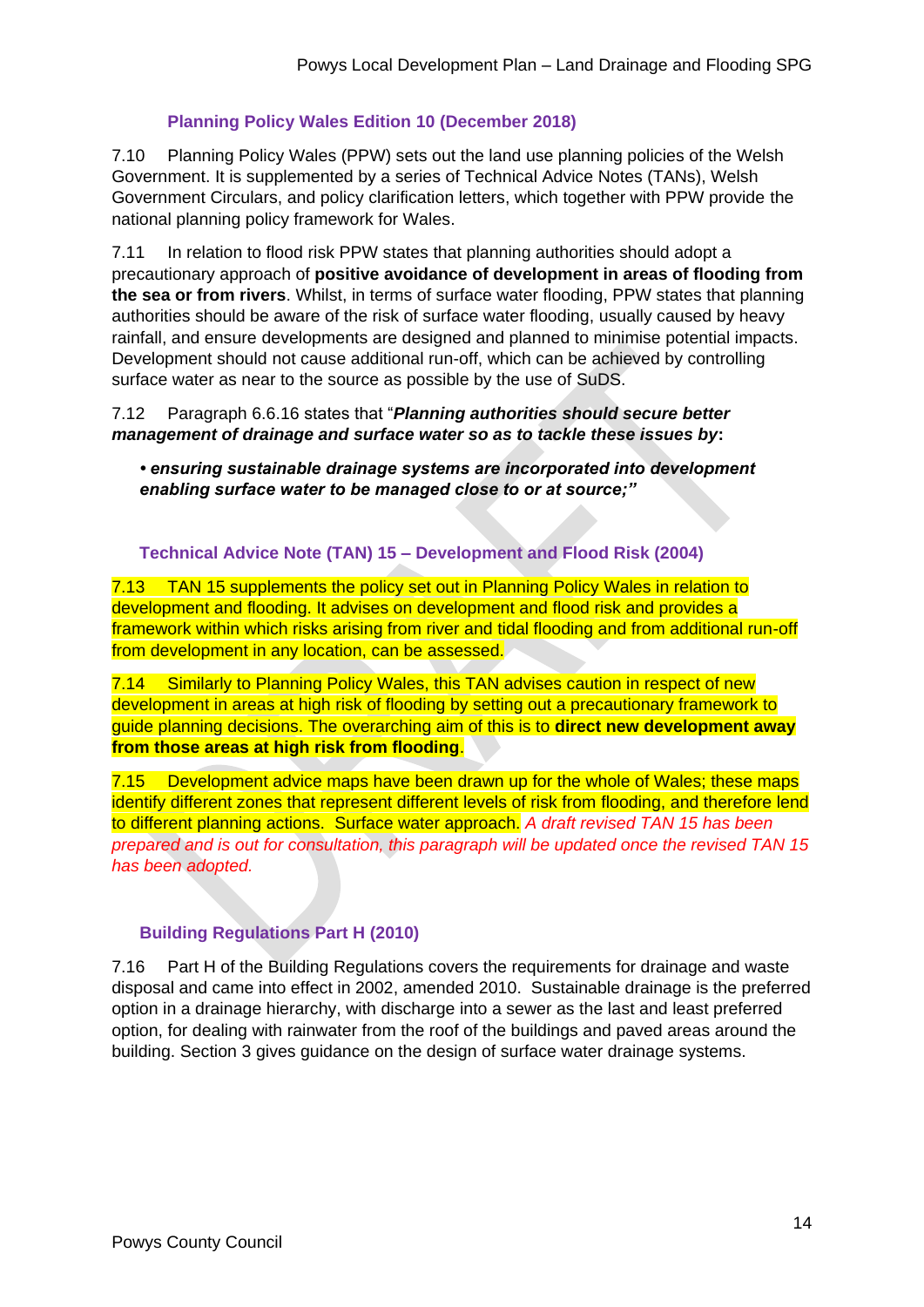#### *Local Policy*

### **Local Flood Risk Management Strategy (April 2014)**

7.17 The Flood and Water Management Act (2010) placed a duty on Powys County Council to prepare a Local Flood Risk Management Strategy that sets out how the Council will proactively seek to minimise flood risks and prepare communities.

7.18 The Strategy is seen as the building block for flood and coastal erosion risk management in Powys and works towards understanding and managing flood risk within the County. The aim of the Strategy is to highlight the roles and responsibilities of the various organisations which contribute to managing flood risk within Powys, and what householders and businesses need to do to protect their properties from the consequences of flooding.

7.19 As a Lead Local Flood Authority (LLFA), Powys County Council principally looks to tackle 'local flood risk', i.e. flooding from surface water, groundwater and ordinary watercourses such as ditches and streams. The strategy sets out the steps to be taken to improve knowledge of flood risk and ways to work better with organisations and the public to reduce those risks, whilst aiming to balance the need of communities, the economy and the environment.

7.20 The Council is in the process of preparing a Flood Risk Management Plan (FRMP) which represents the next step in the authority's flood risk planning and builds on the 2014 Local Flood Risk Management Strategy. This FRMP will set out appropriate objectives for the management of flood risk within the areas covered by the plan. The objectives focus on reducing the adverse consequences of flooding for human health, the environment, cultural heritage and economic activity.

7.21 To do so, the FRMP will highlight the areas most at risk from surface water and ordinary watercourse flooding in Powys, draw conclusions from these risks and set out the measures that will be taken over the following six years to mitigate these risks and make those areas and communities more resilient.

#### **Flood Risk Management Plans –** *Flood Risk from Main Rivers and the Sea*

7.22 Natural Resources Wales (NRW) and the Environment Agency (EA) are responsible for producing FRMPs at a river basin district level for communities at risk of flooding from main rivers and the sea. The plan area of Powys falls across the Severn River Basin District and the Western Wales River Basin District and is therefore covered by the two FRMPs. The FRMP for the Severn River Basin District is produced jointly between NRW and the EA, whilst the FRMP for the Western Wales River Basin District is produced by NRW.

7.23 Each FRMP helps to deliver the requirements of the Welsh Government's National Flood and Coastal Erosion Risk Management Strategy in Wales by setting out the measures to manage flood risk now and in the future. The FRMPs also aim to: help develop and promote a better understanding of flood and coastal erosion risk, provide information about the economic and environmental benefits to inform decision makers and identify communities with the highest risk of flooding so that investment can be targeted at those in most need.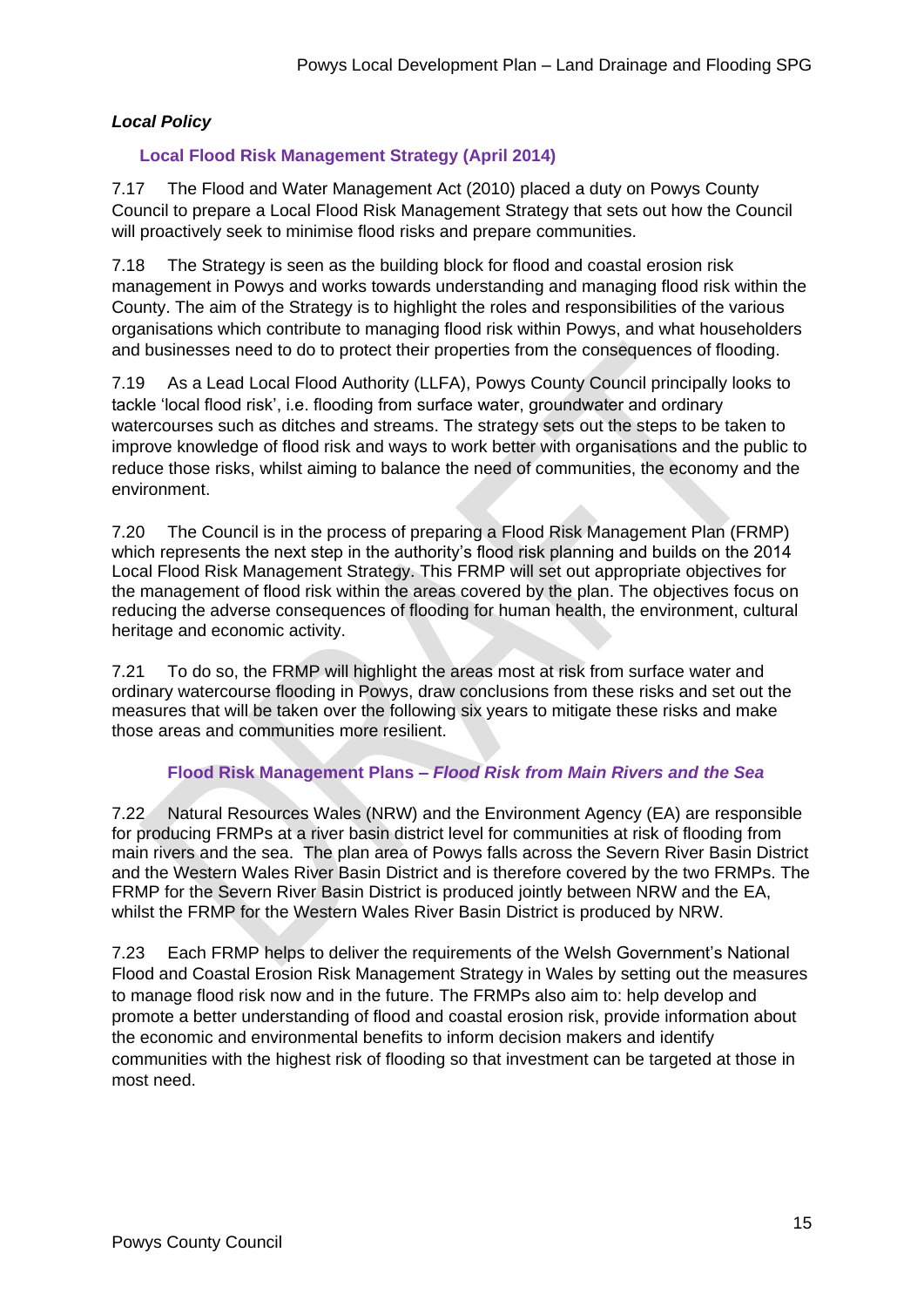## **Local Development Plan (LDP) Policies**

7.24 The policies in the Powys LDP, relating to flood risk and land drainage, include content which reflects the Local Planning Authorities responsibilities detailed in the legislation and guidance above. In some cases actions emerged through subsequent documentation such as River Basin Management Plans, Catchment Flood Management Plans, the Powys Preliminary Flood Risk Assessment and Local Flood Risk Management Strategy.

7.25 The [Powys LDP Strategic Flood Consequence Assessment \(Stages 1 and 2\)](https://en.powys.gov.uk/article/5429/Supporting-Documents) together with the [Pollution and Flooding topic paper](https://en.powys.gov.uk/article/5434/Topic-Papers) provide further detail on how the LDP Policies, relating to flood risk and land were established. The next section describes the policies in detail.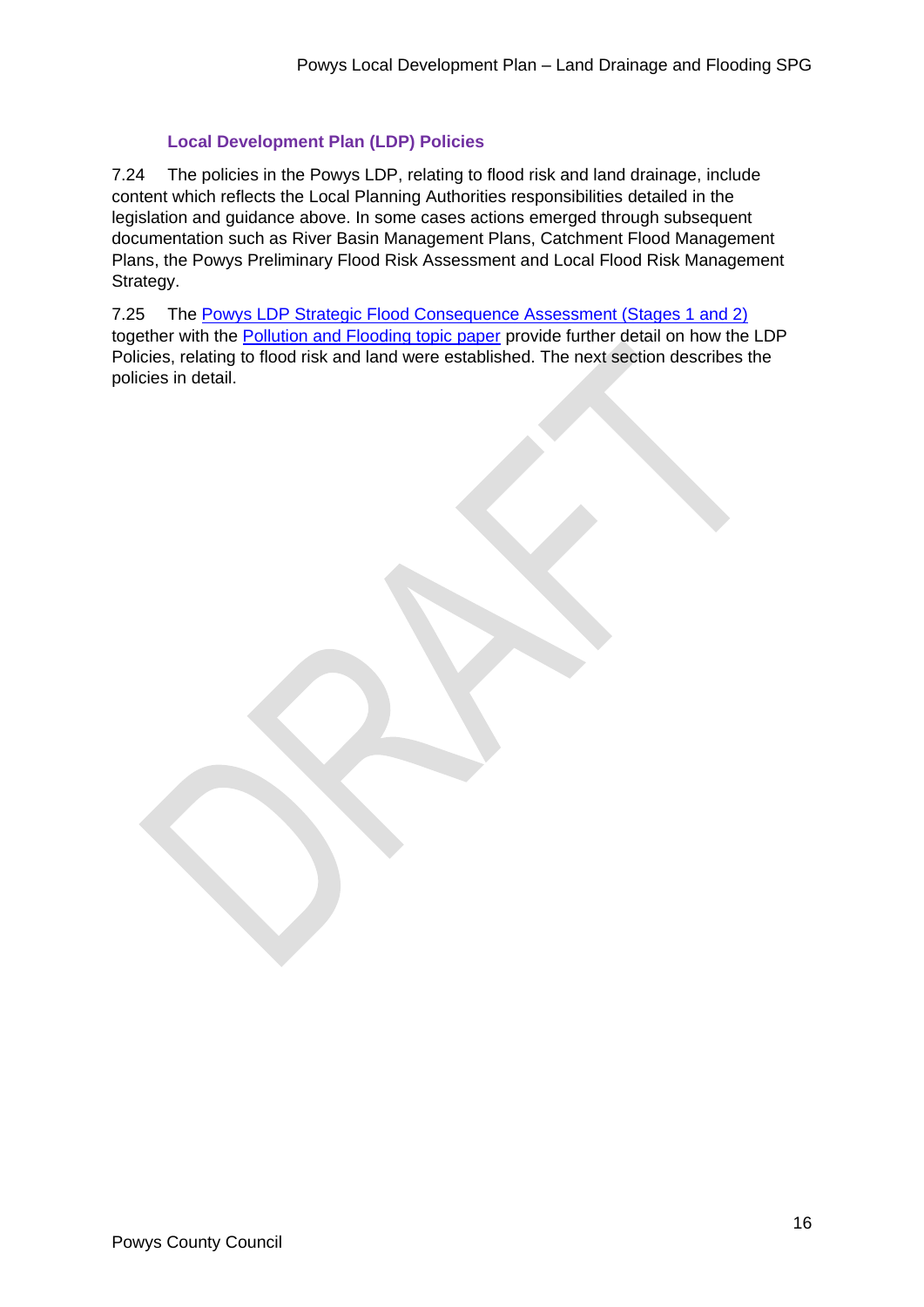# *8. Powys Local Development Plan – Land Drainage and Flood Risk*

8.1 The aims of the LDP with regards to flood risk and land drainage are set out primarily in LDP Objectives 4 and 5. To achieve these objectives, the plan contains a number of development management policies. Each of the policies in the LDP are supported by a reasoned justification that contains an explanation behind the policy, provides guidance, and or expands on the purpose of the policy or its aims. The reasoned justification to each of the policies listed below has not been repeated in this guidance; users should refer to the LDP where the reasoned justification should be considered alongside the policy to inform a development proposal.

### **LDP Objective 4 – Climate Change and Flooding**

To support the transition to a low carbon and low waste Powys through all development, including the reduction of waste to landfill and by directing development away from high flood risk areas and, where possible, to reduce or better manage existing flood risk for communities, infrastructure and business.

#### **LDP Objective 5 – Energy and Water**

To support the conservation of energy and water and to generate energy from appropriately located renewable resources where acceptable in terms of the economic, social, environmental and cumulative impacts.

In particular, to:

- i. Contribute to the achievement of the Water Framework Directive targets in Powys.
- ii. Deliver the county's contribution to the national targets for renewable energy generation.

8.2 Development Management Policy DM5 is the specific policy in the plan in relation to flood risk from the sea and rivers. The policy aligns with national guidance directing development away from high risk areas, and ensuring that development proposals do not increase flood risk elsewhere. Furthermore, the policy requires where possible, for floodplains to provide water storage to reduce flooding in the catchment, this could include measures such as strategic tree planting and woodland management within a floodplain.

### **Policy DM5 – Development and Flood Risk**

**Development proposals must be located away from tidal or fluvial flood plains unless it can be demonstrated that the site is justified in line with national guidance and an appropriate detailed technical assessment has been undertaken to ensure that the development is designed to reduce / avoid the threat and alleviate the consequences of flooding over its lifetime. In addition the development must not increase flood risk elsewhere, and shall where possible allow floodplains to provide water storage to reduce flooding in the catchment, unless:**

- **1. The development is of a very minor nature such as an extension to a dwelling; or**
- **2. There is an overriding need in the public interest for the development.**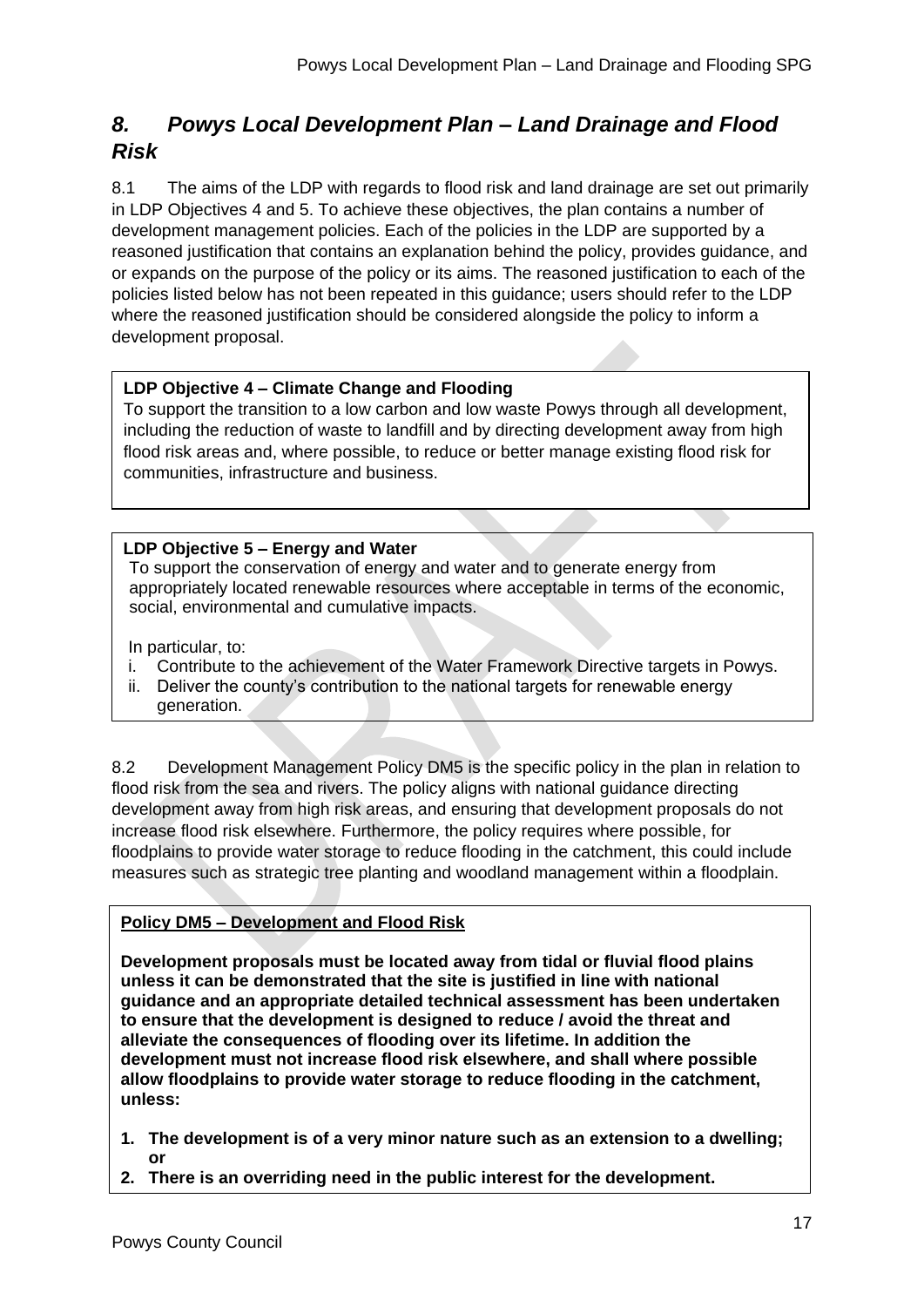8.3 The key policy in the plan relating to flood prevention and land drainage is Development Management Policy DM6. This policy differs from Policy DM5 in that it requires development proposals to consider all forms of flood risk, which includes surface water flooding. It also requires satisfactory provision to be made for land drainage in all developments and includes additional requirements for proposals that are near a watercourse or within an area of floodplain. Further guidance regarding the implementation of this policy is given in section nine of this SPG.

#### **Policy DM6 – Flood Prevention Measures and Land Drainage**

**Development proposals must avoid unnecessary flood risk by assessing the implications of development within areas susceptible to all types of flooding; any development that unacceptably increases risk will be refused.**

**Proposals near a watercourse or within an area of floodplain must comply with the following:**

- **1. In areas identified at risk of flooding (fluvial, tidal, surface water and groundwater) or where a watercourse has insufficient channel capacity, opportunities to improve existing flood risk by using Sustainable Drainage Systems (SuDS), wetlands or other agreed and appropriate measures are investigated and implemented wherever possible.**
- **2. Where possible, opportunities are taken on previously developed land to make space for water by reinstating the functional floodplain.**
- **3. Opportunities to make space for water by undertaking restoration and enhancement as part of the development, are identified and implemented.**
- **4. Actions are taken to de-culvert wherever possible. Where this is not possible, an assessment of the structural integrity of the culvert, with any required remedial work, should be carried out prior to the development. A maintenance schedule should be developed for all culverts to ensure regular clearance, and**
- **5. Any developments located adjacent to a watercourse should leave an appropriate undeveloped buffer strip, maintaining the watercourse and the immediate riparian zone as an enhancement feature and allowing for routine maintenance. The width of any buffer strip should be agreed with the relevant authorities on a site by site basis. Such sites should have a maintenance strategy for clearing and maintaining the channel, with particular regard to structures such as trash screens and bridges.**

**Satisfactory provision shall be made for land drainage in all developments and this should include consideration of the use of Sustainable Drainage Systems (SuDS).** 

8.4 To make the best use of a site, which maximises viability and incorporates the principles of "Placemaking", as advocated by PPW, there should be a holistic approach to the planning and design of development and spaces, focussing on positive outcomes. To do this Policy DM6 should be applied with consideration to, and in conjunction with, the following LDP policies:

- Policy DM2 The Natural Environment
- Policy DM3 Public Open Space
- Policy DM13 Design and Resources

The next section provides detailed guidance on each criterion.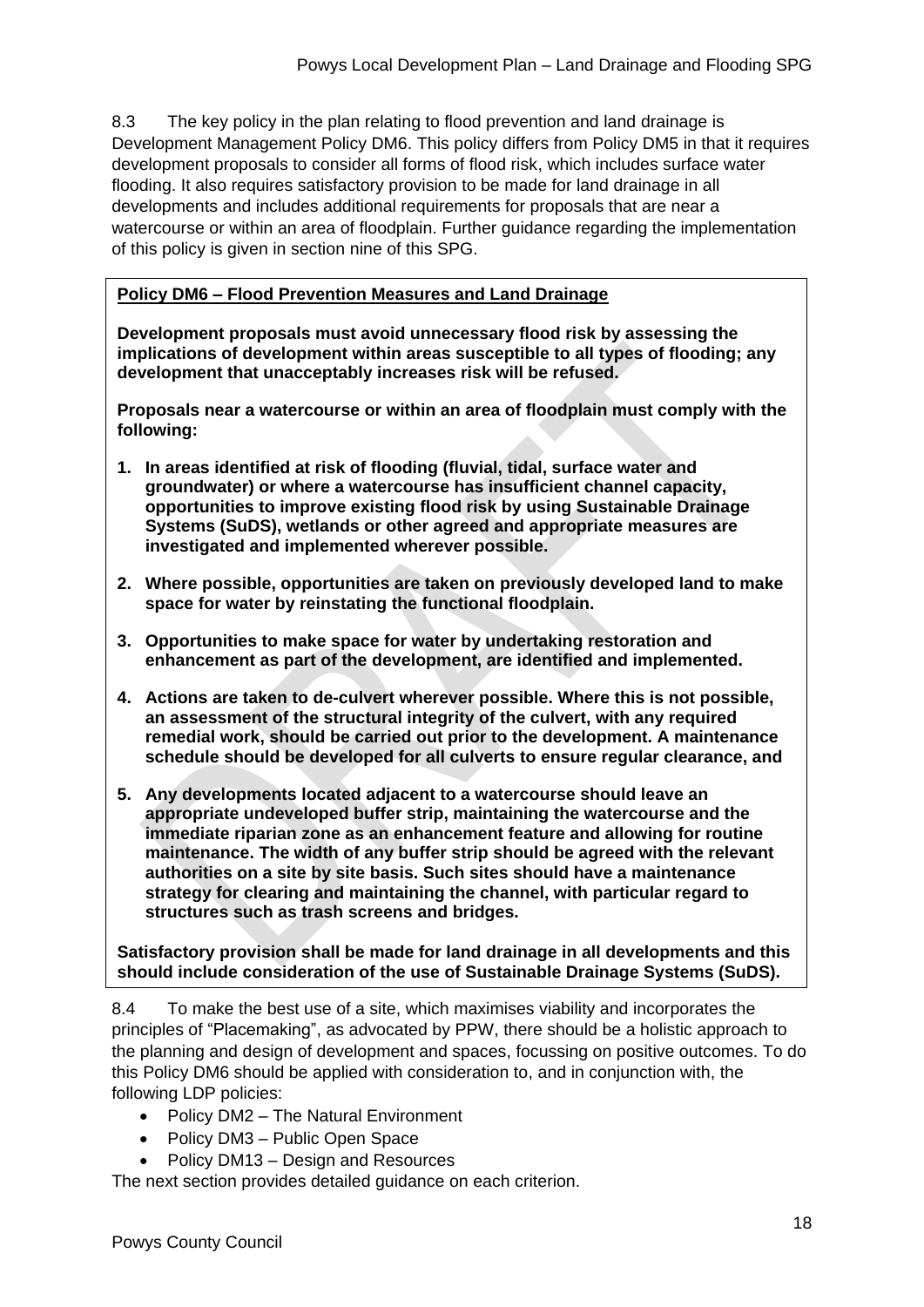## **9.** *Detailed Guidance on Policy DM6 – Flood Prevention Measures and Land Drainage*

**Development proposals must avoid unnecessary flood risk by assessing the implications of development within areas susceptible to all types of flooding; any development that unacceptably increases risk will be refused.**

9.1 Development proposals must avoid areas at high risk from fluvial and coastal flooding unless schemes are in accordance with Policy DM5 and TAN 15. Policy DM6 differs from Policy DM5 in that it requires all forms of flood risk to be taken into consideration, this includes surface water and sewerage flooding. It is essential therefore that applicants refer to the '*Detailed Map View'* (see paragraph 6.4) on the NRW website and engage early on in the process with the sewerage undertakers, where there are plans to connect. This will help to establish if the site is at risk from all sources of flooding, including surface water. It will also help establish if there are any issues in the capacity of existing sewerage systems, where there are plans to connect.

9.2 When the development proposal is within an area susceptible to surface water flooding (high and medium risk areas) a Flood Consequences Assessment (FCA) will need to be conducted, primarily to ensure the development does not increase the flood risk elsewhere. Details will need to be provided on how the risk is to be managed and measures should be taken within the drainage system to reduce flood risk on and off the site. If the flood risk cannot be managed and/or it increases flood risk elsewhere this may lead to the planning application being refused.

**Proposals near a watercourse or within an area of floodplain must comply with the following:**

9.3 The following criteria need to be considered for any development proposals within an area of flood plain or near a watercourse (note: this is only where proposals meet the justification tests in TAN 15).

**1. In areas identified at risk of flooding (fluvial, tidal, surface water and groundwater) or where a watercourse has insufficient channel capacity, opportunities to improve existing flood risk by using Sustainable Drainage Systems (SuDS), wetlands or other agreed and appropriate measures are investigated and implemented wherever possible.**

9.4 This criterion to the policy applies to areas of flood risk, or where a watercourse (associated with the site) has insufficient channel capacity. The purpose of the policy is to reduce flood risk on and off the site and is most likely to be realised through the use of SuDS or a change in land management practices. Further information on SuDS is provided in section 12 of this guidance.

9.5 A watercourse is defined as any natural or artificial channel above or below ground through which water flows, such as a river, brook, beck, ditch, mill stream or culvert.

**2. Where possible, opportunities are taken on previously developed land to make space for water by reinstating the functional floodplain.**

9.6 This criterion will be particularly relevant when it comes to the redevelopment of previously developed land in areas of flood risk. Any development proposals in areas of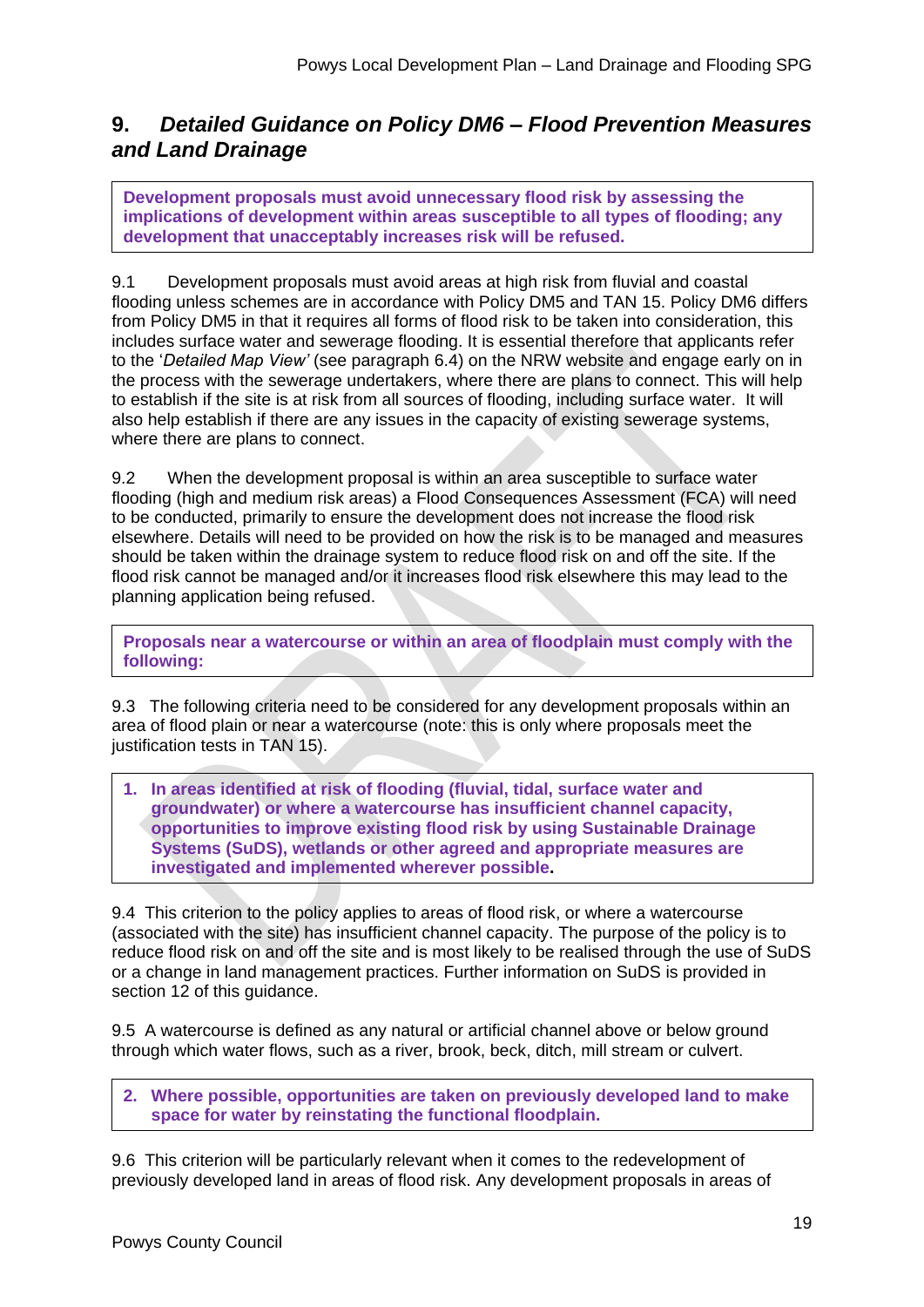flood risk will need to meet the tests set out in TAN 15 to be acceptable, and should be accompanied by a Flood Consequences Assessment (FCA). The FCA should assist in identifying how the site should be redeveloped, allowing decisions on where buildings are best located and the identification of areas most at risk.

9.7 Consideration should be given in the areas at most risk from flooding, to the removal of impermeable surfaces and the introduction of natural vegetation where possible. This approach could incorporate and fulfil other planning requirements, such as biodiversity enhancement and informal open space.

9.8 In most cases the redeveloped site will to need to incorporate SuDS and require SAB approval. It would be beneficial therefore, for the FCA to include a conceptual drainage design strategy. A conceptual drainage design strategy will be able to assist in the design of a sustainable drainage system that demonstrates no increased flood risk elsewhere, accords with statutory standards and considers the introduction of natural / impermeable services.

9.9 Any existing site infrastructure within the site should be documented and mapped. It will be important to understand the location and capacity of existing drainage, as this can help to determine if there is infrastructure that could or should be reused in the SuDS scheme. Other buried infrastructure, such as utilities and other services, will also need to be located and considered particularly with respect to access for inspection and maintenance.

**3. Opportunities to make space for water by undertaking restoration and enhancement as part of the development, are identified and implemented.**

9.10 *Near a water course* - Where a watercourse runs adjacent to the proposed development it should be included within the red line application site. At the design stage measures should be taken to incorporate any water courses within the scheme, allowing sufficient space within the site, as required. Details will need to be provided on how the water course relates to the proposed drainage system for the site, and how the watercourse can be restored (if necessary) and enhanced, where practical.

9.11 This approach will help in the achievement of the Water Framework Directive's overarching objectives, reduce flood risk and enhance / prevent the deterioration of biodiversity.

9.12 *Within an area of flood plain –* The definition of flood plain used in the LDP is where water flows in times of flood, it does therefore include all types of flooding. Development in areas at high risk from flooding should be avoided unless in accordance with the tests set out in TAN15.

9.13 Where sites include areas of flood risk, particularly from surface water flooding, plans should be made within the design of the development to utilise, restore (where applicable) and enhance existing drainage features. This may include features such as wetland areas, ponds and ditches. The restoration and enhancement of such features may improve flood risk, whilst their removal may lead to an increase in flood risk on or off the site.

**4. Actions are taken to de-culvert wherever possible. Where this is not possible, an assessment of the structural integrity of the culvert, with any required remedial work, should be carried out prior to the development. A maintenance schedule should be developed for all culverts to ensure regular clearance.**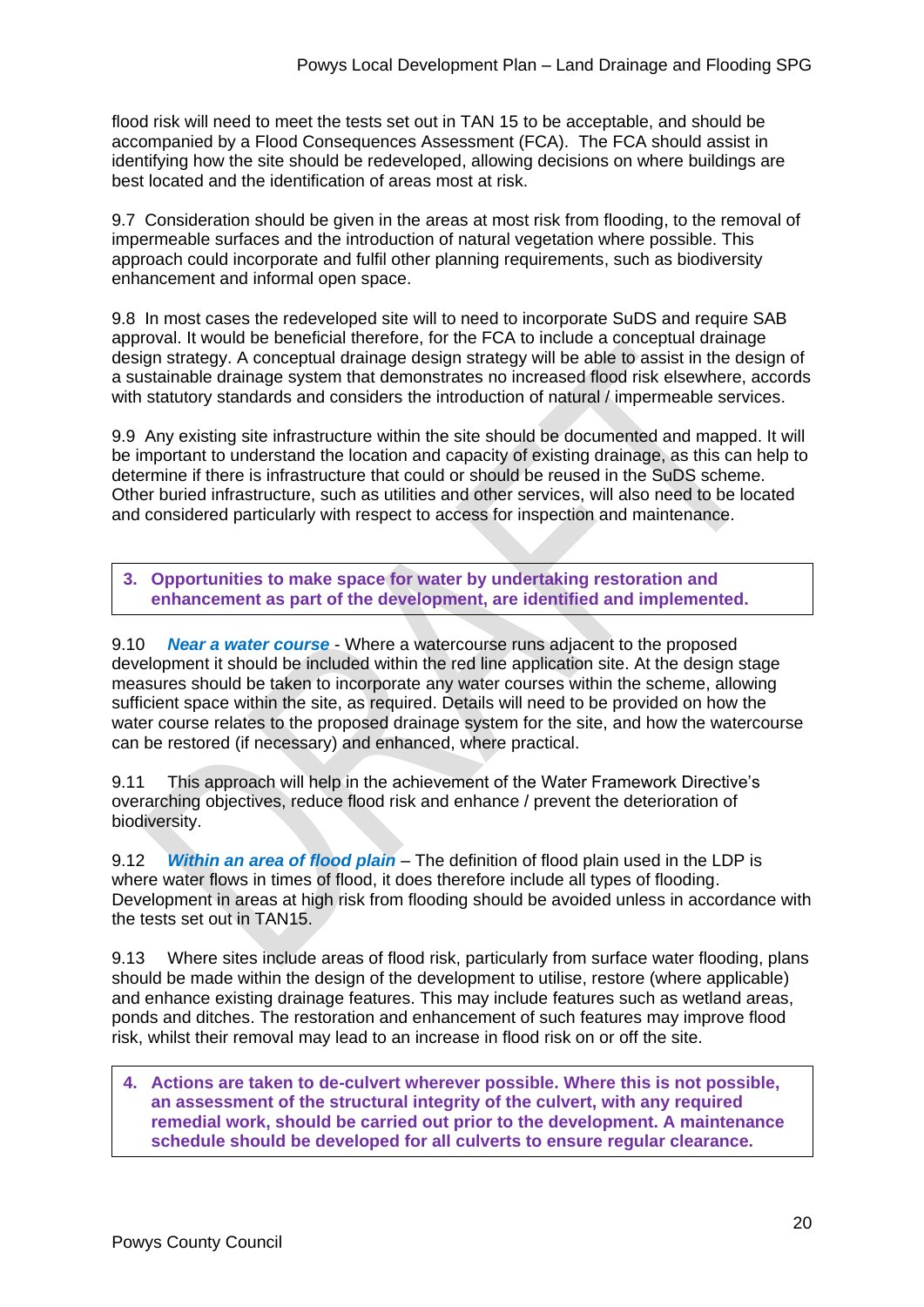9.14 Culverts are artificial water channels that can vary considerably from narrow pipes through to large, square-sided channels. They can be constructed from a range of materials including concrete, plastic, stone, metal etc. Although often designed to improve local flood risk, culverts can themselves exacerbate flooding. This is because they can restrict water flow and thereby cause ponding of water near the entrance to the culvert or become blocked/partially obstructed by debris that has washed into them. Screens designed to prevent debris entering a culvert, unless well-designed and maintained, can also cause blockages which heighten flood risk. Flood risk issues associated with culverts may become more pronounced if, under climate change, more extreme rainfall events are experienced.

9.15 Development proposals should avoid using culverts unless strictly necessary, with actions being taken to de-culvert water courses, where possible. Where the development proposal intends to discharge surface water into a watercourse that is culverted downstream, a S106 agreement may be sought to enable de-culverting or towards remedial work. Guidance should be sought from the Council's Land Drainage team early on in the preparation stages for development proposals affecting a culverted watercourse.

**5. Any developments located adjacent to a watercourse should leave an appropriate undeveloped buffer strip, maintaining the watercourse and the immediate riparian zone as an enhancement feature and allowing for routine maintenance. The width of any buffer strip should be agreed with the relevant authorities on a site by site basis. Such sites should have a maintenance strategy for clearing and maintaining the channel, with particular regard to structures such as trash screens and bridges.**

9.16 Any landowner with land adjoining, above or with a watercourse running through it, has certain rights and responsibilities. In legal terms they are known as a 'riparian owner'. The responsibilities and requirements include:

- Letting water flow through the land without any obstruction, pollution or diversion which affects the rights of others.
- Keeping the banks clear of anything that could cause an obstruction and increase flood risk, either on the land or downstream if it is washed away. Responsibility for maintaining the bed and banks of the watercourse and the trees and shrubs growing on the banks.
- Leaving a development-free edge on the banks next to a watercourse. This allows for easy access to the watercourse in case any maintenance or inspection is required.
- Keeping any structures, such as culverts, trash screens, weirs and mill gates, clear of debris.

9.17 Further information can be found in "*[A guide to your rights and responsibilities of](https://cdn.naturalresources.wales/media/680422/living-on-the-edge-final-jan-2017.pdf?mode=pad&rnd=131783688270000000)  [riverside ownership in Wales](https://cdn.naturalresources.wales/media/680422/living-on-the-edge-final-jan-2017.pdf?mode=pad&rnd=131783688270000000)*" (NRW, 2017).

9.18 Criterion five of Policy DM6, detailed above, acknowledges these responsibilities and requires details for their facilitation to be included within the planning application for a development proposal. This is important as it enables specialist input on the appropriateness of undeveloped buffer strips (based on local conditions) and maintenance strategies from the relevant flood risk management authorities. It would also be beneficial to consider maintenance buffers and strategies alongside other planning requirements, such as those relating to biodiversity, amenity space and green infrastructure. Maintenance strategies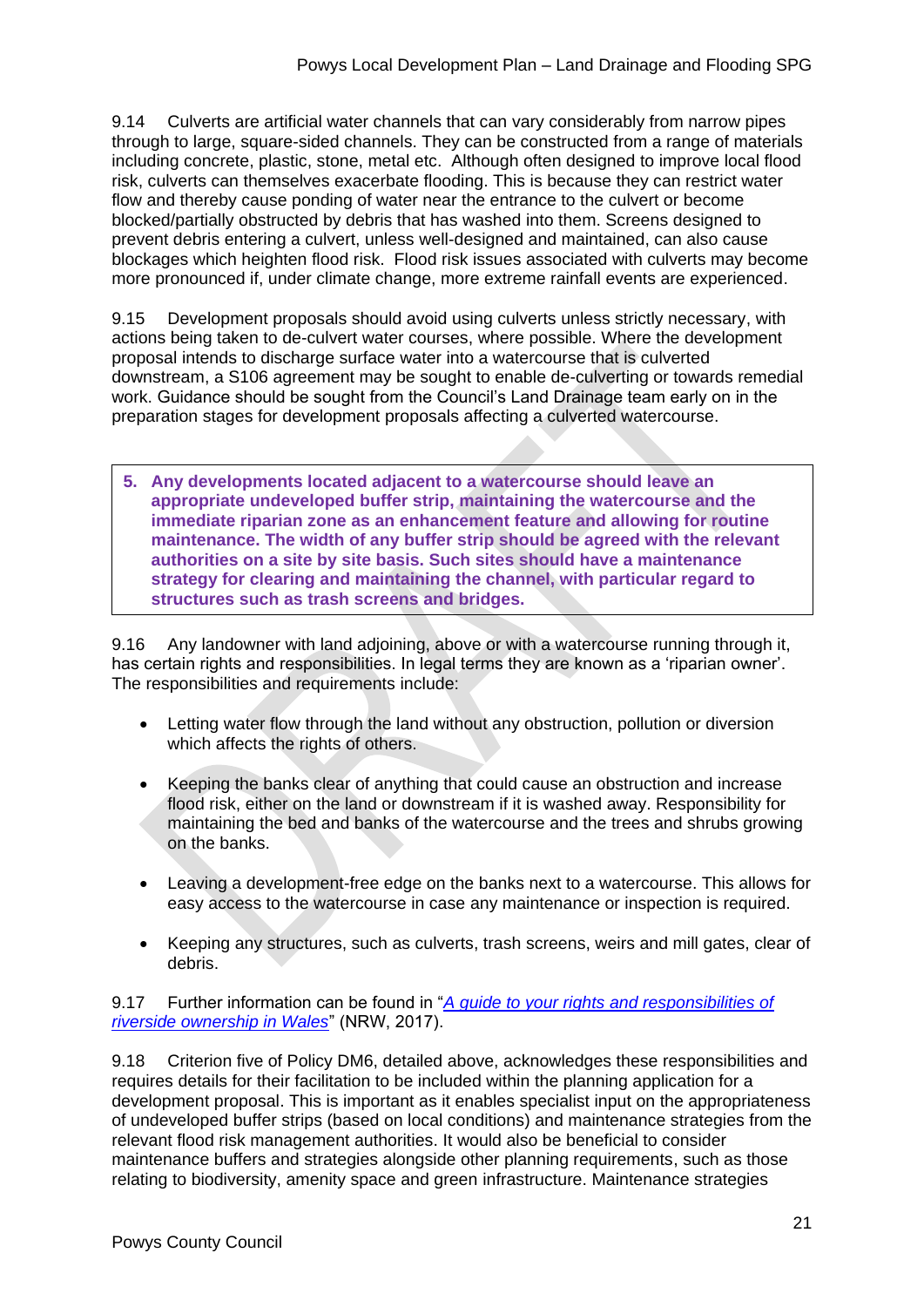should consider land ownership responsibilities beyond the construction phase. Where a water course forms part of a sustainable drainage system it should be aligned to the maintenance plan submitted for SAB approval.

**Satisfactory provision shall be made for land drainage in all developments and this should include consideration of the use of Sustainable Drainage Systems (SuDS).** 

9.19 All development proposals need to make satisfactory provision for land drainage regardless of whether approval is required from the Sustainable Drainage Approval Body (SAB). Schemes not requiring SAB approval are those which have a construction area of less than 100 metres squared, or a residential development involving only a single dwelling (single dwellings with a construction area of 100 metres squared or more will require SAB approval). Where development proposals don't require SAB approval a sustainable drainage system may still be the best solution for the drainage of surface water within the site, therefore the use of SuDS should be considered.

9.20 Any plans to work on or near a watercourse need to be discussed with the relevant risk management authority as early as possible, in some cases further consents (such as a flood risk activity permit or ordinary watercourse consent) may be required before works can commence. It is worth noting that both permanent and temporary works affecting a watercourse may need consent. Temporary works could include damming or partial damming of a watercourse to allow permanent work such as the installation of a bridge. The relevant risk management authorities are:

*Powys County Council -* is the Local Land Drainage Authority, they should be contacted for works concerning **an ordinary watercourse** which is: a river, stream, ditch, drain, cut, dyke, sluice and passage through which water flows and which does not form part of a main river, **unless** the watercourse is within an **Internal Drainage District**.

*Natural Resources Wales -* to be contacted for works relating to a **main river**. A main river is legally defined as a watercourse that is shown on a **[main](http://naturalresources.wales/evidence-and-data/maps/long-term-flood-risk/) river map**.

*Natural Resources Wales -* to be contacted for works relating to an ordinary watercourse within an Internal Drainage District. The LDP area includes the Powysland Internal Drainage Board which covers land and watercourses within the communities of Bausley with Criggion, Berriew, Forden, Guilsfield, Llandrinio, Llandysilio, Meifod, Montgomery, Trewern and Welshpool.

9.21 The following chapters provide more detailed information on land drainage, SAB Approval and the national SuDS Standards for Wales, together with an overview of the various SuDS components that can be incorporated within a drainage scheme. Following this the guidance includes an outline of the different stages that should be taken when developing a drainage scheme, for a development proposal, as part of a planning application, together with a list of what needs to be submitted.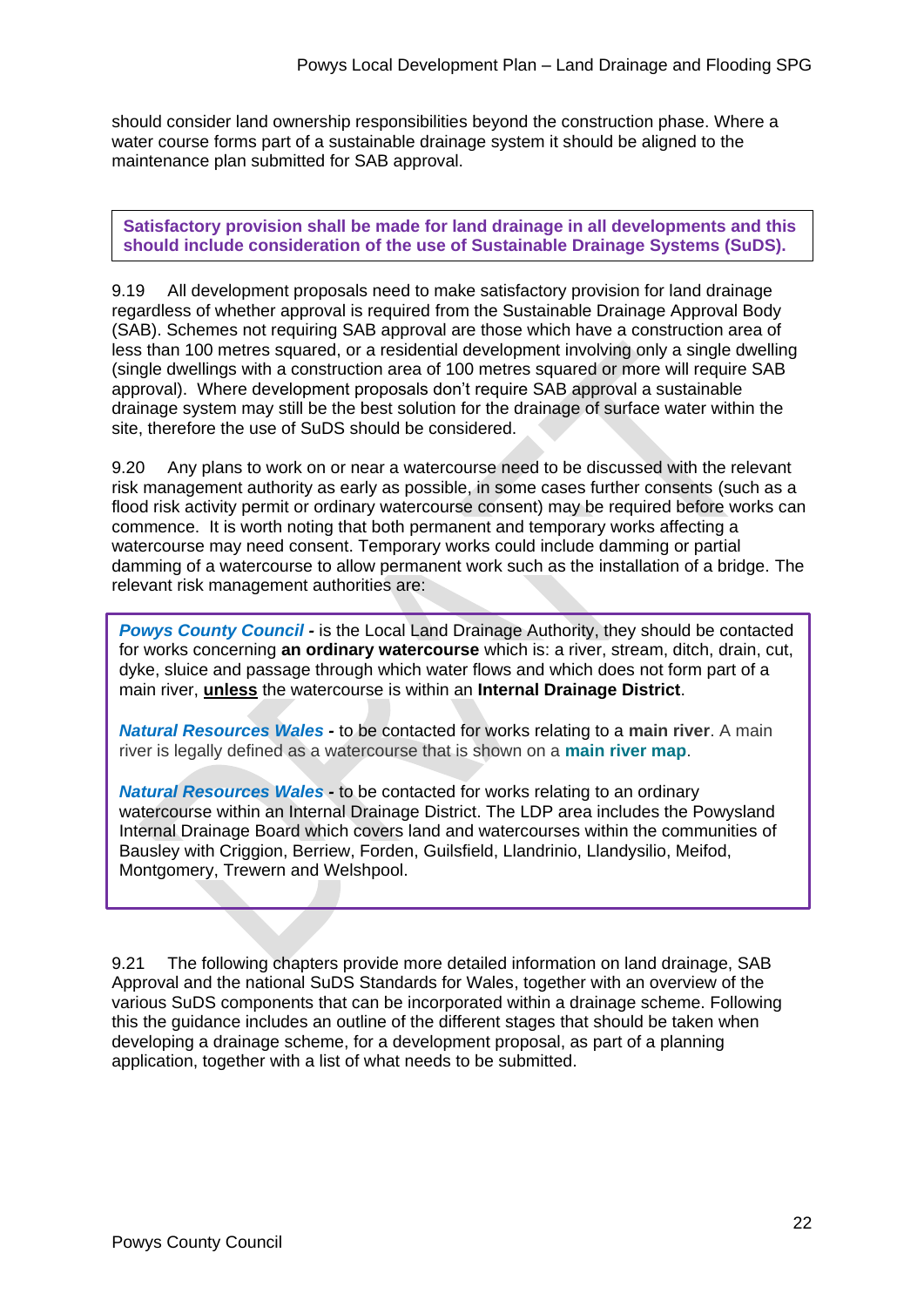# *10. Different Types of Drainage Systems*

10.1 Land Drainage in the context of *Policy DM6 – Flood Prevention Measures and Land Drainage* is primarily concerned with the disposal of surface water (e.g. rain water) from a site.

10.2 Traditionally surface water systems were designed to convey surface water downstream as rapidly as possible, usually through a system of underground pipes. The disadvantage of this type of system is that it creates a higher concentration of flows within an area increasing the risk of flooding. A more sustainable approach to drainage is now preferred where the drainage system mimics the natural drainage of a site, managing surface runoff at or close to the surface and as close to its source as practicable, controlling the flow (volume and rate of runoff) and providing a range of additional benefits.

10.3 The different elements of a drainage system for a site will be dependent on the nature and scale of the development proposal. Larger residential and commercial schemes may need to consider how the drainage system for the site relates to both the public and highway drainage systems.

### **Public Drainage**

10.4 There are three main types of public drainage (often termed "mains drainage"):

- *Foul Sewers* The foul sewer carries used wastewater from dwellings and commercial buildings to a sewage works for treatment before being discharged into rivers or the sea.
- *Surface Water Sewers -* The surface water sewer carries uncontaminated rainwater (surface water) directly to a local river, stream or soak away.
- *Combined Sewer* **–** A combined sewers collects surface water and wastewater (from dwellings and commercial businesses). The combination of surface and wastewater is then transported to a sewage works for treatment where it is cleaned, treated and then discharged into rivers and the sea.

10.5 Legislation prohibits the discharge of surface water to foul sewers; additionally, surface water from new developments should not be discharged to combined systems because of the risk of pollution when combined systems overflow and because they increase the volume of contaminated water requiring transporting and treating.

10.6 In order to connect to a public sewer network for the discharge of surface water, consent is required from the sewerage undertaker (Section 104 adoption agreement) but SAB approval (where required) must be in place first. Priority should be given to the collection of rainwater for use, surface water infiltration to ground and the discharge of surface water runoff to a surface water body before seeking to discharge to a public sewer (SuDS Standard S1).

10.7 The LDP Policy relating to Foul Drainage is Policy DM13 criterion 12, also see paragraph 4.2.90 of the LDP written statement, further guidance is also provided in the Residential Design Guide SPG.

10.8 Public drainage is provided by two sewage undertakers in Powys, Hafren Dyfrdwy in the north and Dwr Cymru Welsh Water in the middle and south. Where it is not possible/feasible to connect to a public sewer for foul drainage, other options such as the use of a septic tank may be possible. The Council's Environmental Health Officers should be contacted for advice on acceptability. Whilst, proposals will also need to be in accordance with the criteria set out in *Welsh Government Circular 008/2018 - Planning requirements in*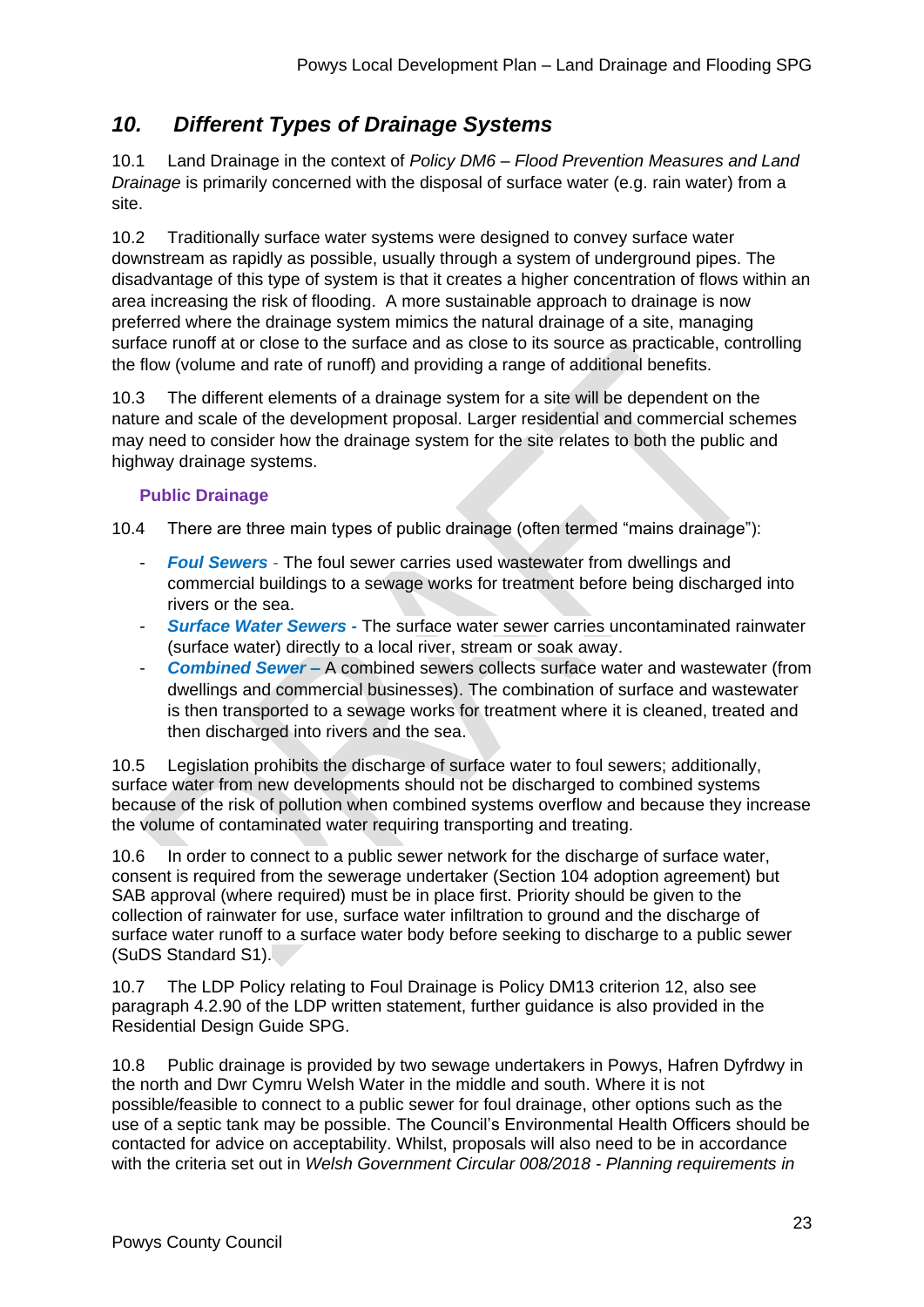*respect of the use of private sewerage in new development, incorporating septic tanks and small sewage treatment plants*.

#### **Highway Drainage**

10.9 Section 38 of the Highways Act 1980 provides that when [planning consent](https://www.designingbuildings.co.uk/wiki/Planning_consent) has been granted for a new [development,](https://www.designingbuildings.co.uk/wiki/Development) the highway authority has the power to adopt any new highways by agreement. This is the usual way of creating new highways that are maintainable at the public expense. The Act places a duty on highway authorities to maintain adopted highways at public expense under section 41. A section 38 adoption includes new [roads](https://www.designingbuildings.co.uk/wiki/Road) that have been constructed as part of the development, along with associated [infrastructure](https://www.designingbuildings.co.uk/wiki/Infrastructure) such as [drains,](https://www.designingbuildings.co.uk/wiki/Drains) [lighting](https://www.designingbuildings.co.uk/wiki/Lighting) and supporting [structures.](https://www.designingbuildings.co.uk/wiki/Structure)

10.10 The [conditions](https://www.designingbuildings.co.uk/wiki/Condition) of a [highway](https://www.designingbuildings.co.uk/wiki/Highways) being [adopted](https://www.designingbuildings.co.uk/wiki/Adopted) include:

- It must be of sufficient utility to the public; and
- It must be constructed (made up) in a satisfactory manner.

10.11 The highway authority for development proposals in the plan area will be Powys County Council. The Authority generally adopts highways where development proposals are for five dwellings or more and where the roads, and associated infrastructure, have been designed and constructed to a set standard.

10.12 Powys County Council, as the local highway authority, will usually adopt the associated highway drainage scheme for any highways adopted. For the purposes of highway adoption a highway drain should be designed and constructed with its sole purpose being to drain the highway (roads and pavements). Surface water from the remaining site should not enter highway drains.

10.13 Where SuDS features are to be used exclusively to drain the highway, the Council may consider adopting them as part of the publicly maintainable highway, but this will be determined on a case-by-case basis. Developers considering proposals that would require Powys County Council to adopt a SuDS feature as part of an adoptable highway should discuss proposals with the Council's highway team as soon as practicable.

10.14 Any drainage systems serving the highway will be assessed as part of the overall drainage strategy for the site. All surface water drainage and the use of SuDS needs to be considered and designed for the site as a whole.

#### **Sustainable Drainage Systems**

10.15 The primary purpose of SuDS is to mimic the natural drainage of a site, prior to development, by allowing rainfall to soak (infiltrate) into the ground where possible or by delaying discharges. By controlling surface water close to its source the rate of flow downstream is reduced, this in turn reduces flood risk. SuDS are not just about drainage, they take into consideration the management of water quantity, water quality and provision of amenity/biodiversity.

10.16 Paragraph 2 of Schedule 3 to the Flood and Water Management Act (2010) defines sustainable drainage as managing rainwater with the aim of:

- Reducing damage from flooding,
- Improving water quality,
- Protecting and improving the environment,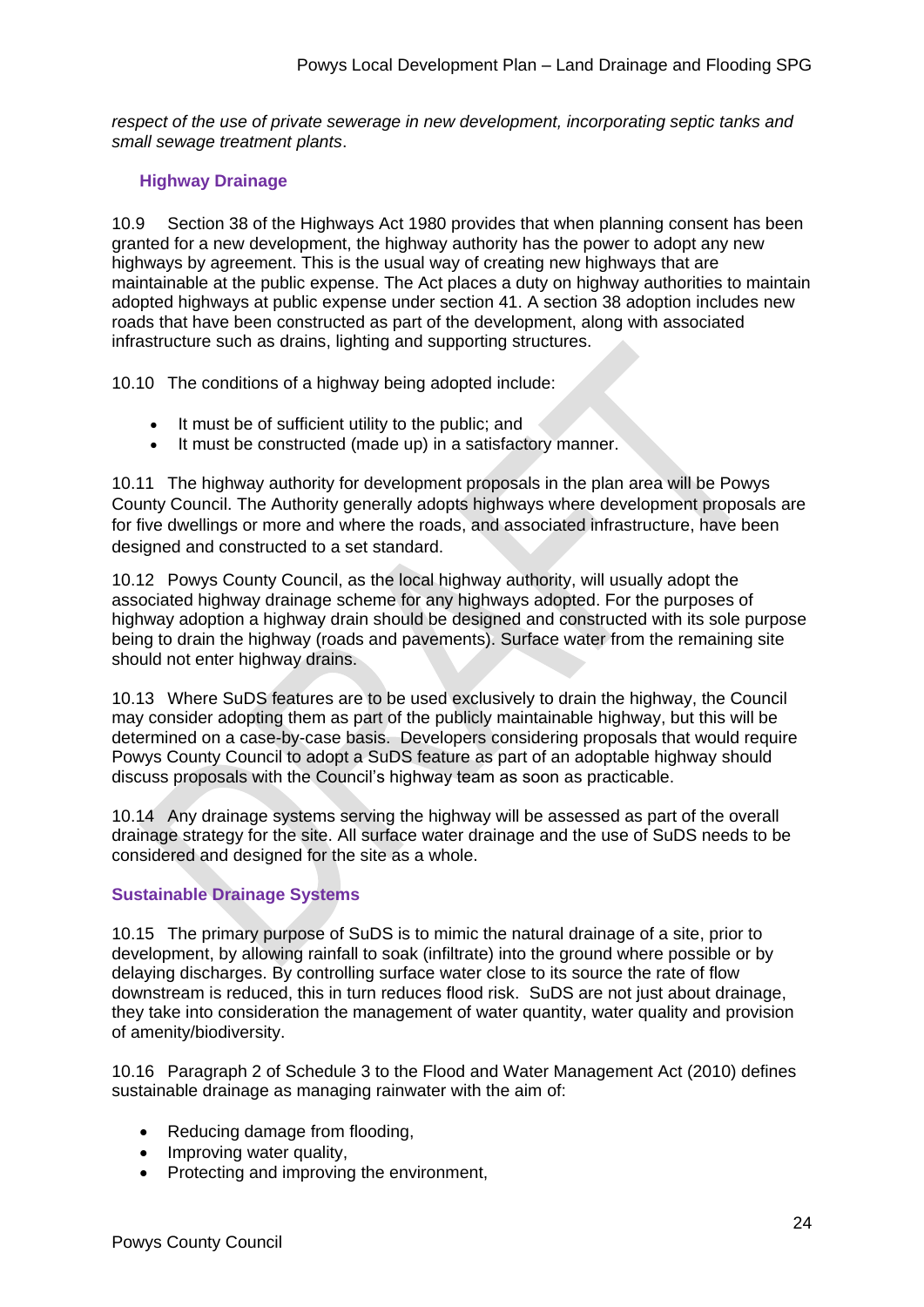- Protecting health and safety, and
- Ensuring the stability and durability of drainage systems.

10.17 SuDS can take many forms, both above and below ground. SuDS can use both landscaped features and harder engineering. Landscaped or softer engineered features include more natural components such as ponds, wetlands and shallow ditches. Harder or engineered components may include rainwater harvesting or permeable paving. In general terms, SuDS that are designed to manage and use rainwater close to where it falls, on the surface and incorporating vegetation, tend to provide the greatest benefits, especially when a combination of SuDS features are used in conjunction with each other.

10.18 SuDS can be visualised as a management train where different techniques are used in sequence to alter the flow, volume and quality of surface water runoff. Just as in a natural catchment, drainage techniques can be used in series to change the flow and quality characteristics of the runoff in stages.





*Source: [https://www.susdrain.org/delivering-SuDS/using-SuDS/SuDS-principles/management](https://www.susdrain.org/delivering-suds/using-suds/suds-principles/management-train.html)[train.html](https://www.susdrain.org/delivering-suds/using-suds/suds-principles/management-train.html)*

10.19 One of the key elements in the management train is to start with prevention, preventing the volume of runoff by reducing the amount of impermeable areas. If the water cannot be managed on site, only then should it be (slowly) conveyed elsewhere. This may be due to the water requiring additional treatment before disposal or the quantities of runoff generated being greater than the capacity of the natural drainage system at that point.

10.20 For larger sites the management train concept promotes the division of the area to be drained into sub-catchments with different drainage characteristics and land uses, each with its own drainage strategy. Dealing with the water locally not only reduces the quantity that has to be managed at any one point, but also reduces the need for conveying the water off the site.

10.21 Each SuDS component is likely to be suited to different site opportunities and constraints. In most cases a combination of components is required to provide the best results.

10.22 Shallow systems, where water is managed on the surface are often cheaper, easier to maintain and help overcome the challenges of managing surface water on contaminated sites. Further information is provided in sections 11 and 12 on SAB approval and different types of SuDS.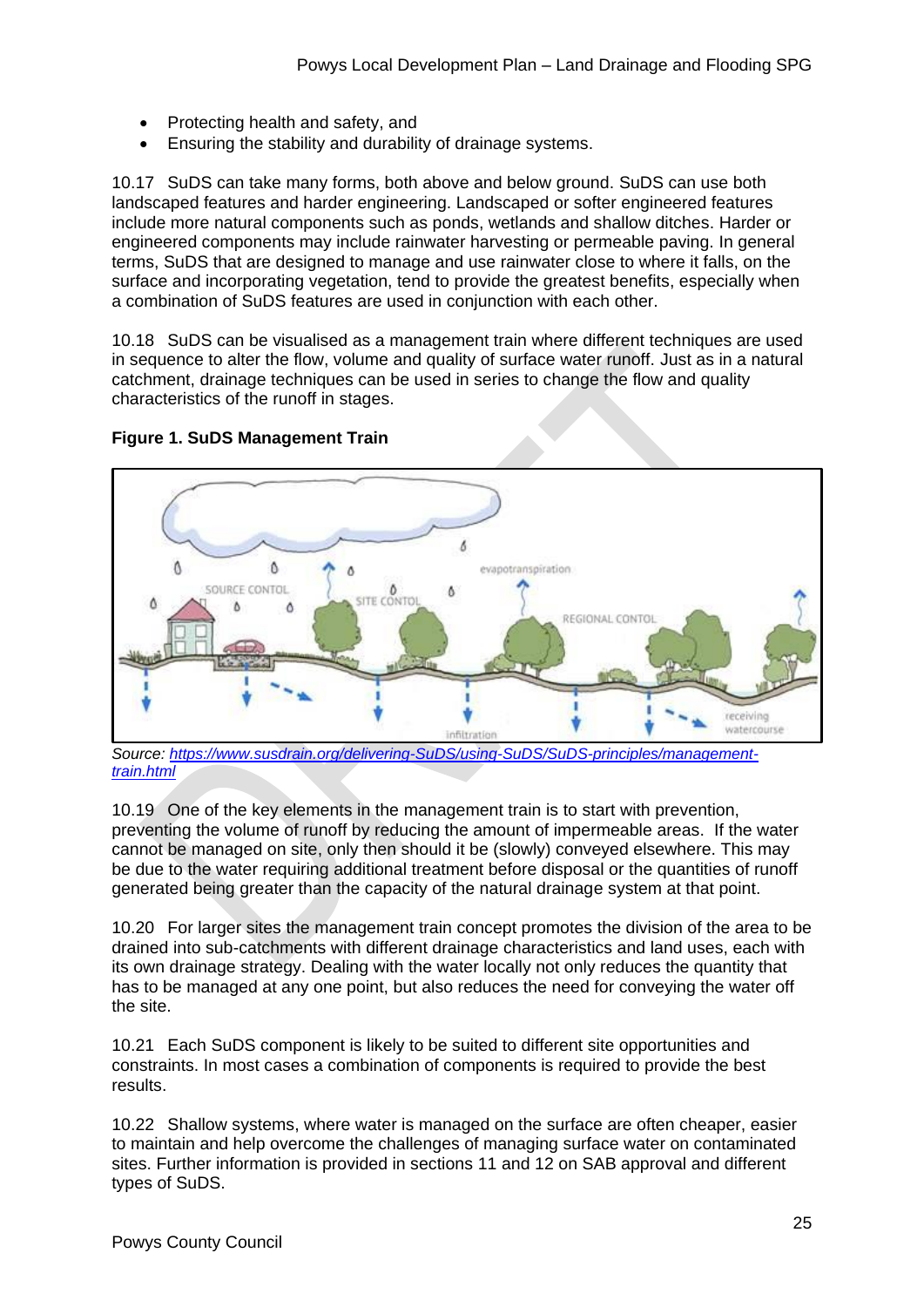#### **Early Consideration of Drainage**

10.23 Drainage systems need to be considered at the earliest opportunity of site design to influence the layout of the roads, buildings and public open space. Taking this approach has benefits to viability and will allow the utilisation of natural site features. Planning of a new site layout should be informed by the topography and the requirements of surface water management systems to both effectively drain and treat the runoff.

10.24 The relationship between the various types of drainage infrastructure can be complex, for example, some highway drains may carry surface water from public sewers and some highway infrastructure discharges into public sewers. Understanding the role which the various types of infrastructure play is important in securing the best approach to avoid both flooding and diffuse pollution.

10.25 Whatever drainage options are proposed for a development, provisions should be in place for future maintenance in the short and long term, this will need to include an understanding of the adoption arrangements between the SAB, highways authority and sewerage undertaker.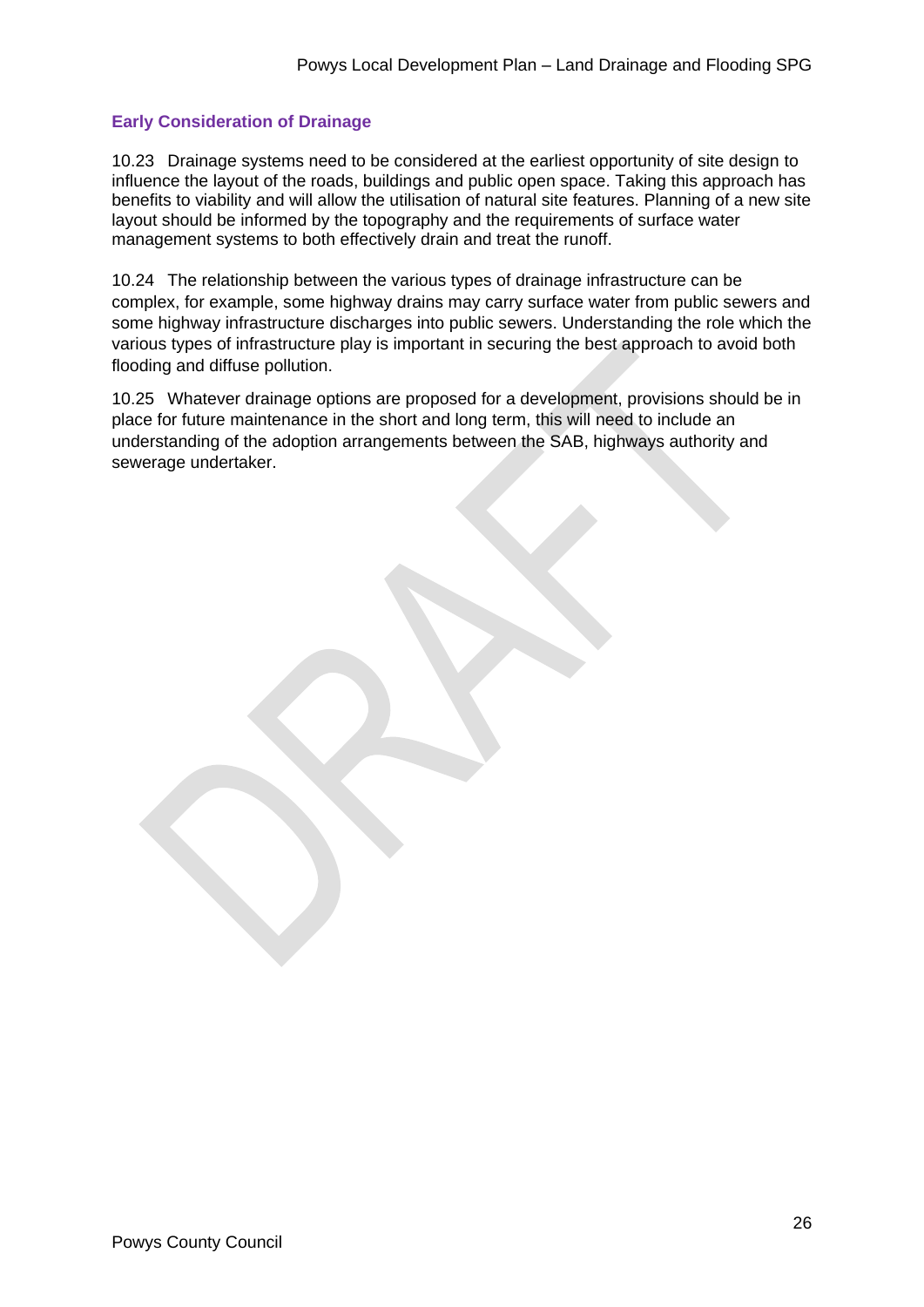# **11.** *SuDS Approval and the National SuDS Standards for Wales*

## **SuDS Approval from the SuDS Approval Body (SAB)**

11.1 Schedule 3 of the Flood and Water Management Act (2010) provides a framework for the approval and adoption of surface water systems serving new developments. The Welsh Government introduced five statutory instruments to implement this requirement. The statutory instruments made it a requirement from the 7th January 2019 for all **new developments of more than one dwelling, or where the construction area is 100 square metres or more, to dispose of surface water through a sustainable drainage system (SuDS).**

11.2 This requirement includes all developments of over 100 square metres where the permeability of the ground has been altered. This may include agricultural buildings (that don't necessarily require planning consent) and single dwellings where the construction area exceeds the 100 square metres.

11.3 Where developments are required (by Schedule 3) to dispose of surface water through SuDS they need to comply with the *['Statutory Standards For Sustainable Drainage](https://gov.wales/sites/default/files/publications/2019-06/statutory-national-standards-for-sustainable-drainage-systems.pdf)  Systems – [Designing, Constructing, Operating And Maintaining Surface Water Drainage](https://gov.wales/sites/default/files/publications/2019-06/statutory-national-standards-for-sustainable-drainage-systems.pdf)  [Systems \(2018\).'](https://gov.wales/sites/default/files/publications/2019-06/statutory-national-standards-for-sustainable-drainage-systems.pdf)* See paragraph 11.6 below.

11.4 Before development can commence an application detailing the SuDS to be used, within the development proposal, must be submitted and approved by Powys County Council, acting in its SuDS Approving Body (SAB) role. Further information on SAB approval and guidance on how to submit an application can be found on the Council's website: <https://en.powys.gov.uk/article/5578/Sustainable-Drainage-Approval-Body-SAB>

11.5 The SAB also has a duty to adopt systems that serve two or more properties, unless the system serves a site controlled by a single person or two or more persons together. Adoption will only take place once the SAB is satisfied that the SuDS have been built and function in accordance with the approved proposals, including any SAB conditions of approval.

### **Statutory SuDS Standards**

11.6 The Statutory SuDS Standards are split into two types:

- Standard 1 (S1) which is a Hierarchy Standard, and
- Standards 2 to 6 (S2 to S6) which are Fixed Standards.

11.7 S1 comprises of five priority levels, which provide criteria for the prioritisation in the choice of runoff destination. Level one is the preferred level and should be met to the maximum extent possible, with lower levels used where appropriate justification is provided. Levels four and five should only be used in exceptional circumstances. Different levels maybe suitable for different parts of the site, and more than one level may be required to effectively drain the site to meet the requirements of the standards.

|  | Table 1. Standard 1 - Priority Levels |  |  |
|--|---------------------------------------|--|--|
|--|---------------------------------------|--|--|

| <b>S1. Surface Water Runoff Destination</b> |                                                            |  |
|---------------------------------------------|------------------------------------------------------------|--|
| <b>Priority Level 1</b>                     | Surface water runoff is collected for use                  |  |
| <b>Priority Level 2</b>                     | Surface water runoff is infiltrated to ground              |  |
| <b>Priority Level 3</b>                     | Surface water runoff is discharged to a surface water body |  |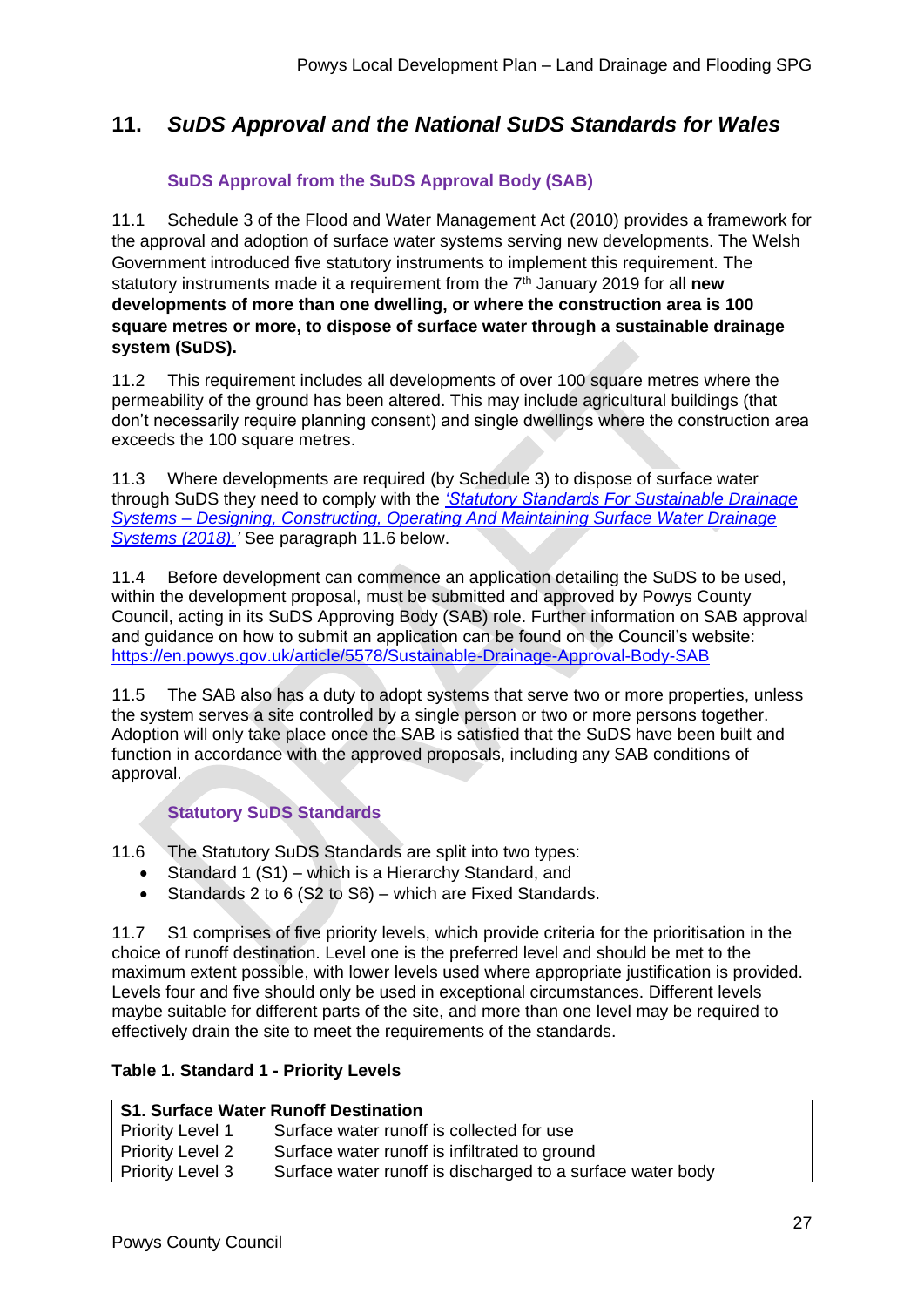| Priority Level 4 | Surface water runoff is discharged to a surface water sewer, highway |
|------------------|----------------------------------------------------------------------|
|                  | drain, or another drainage system                                    |
| Priority Level 5 | Surface water runoff is discharged to a combined sewer               |

11.8 Standards S2 to S6 do not have exception criteria and prioritised levels. They specify all the criteria that need to be met in order to show compliance to the standards. They are split between:

- Design standards which state the minimum design criteria that all SuDS should satisfy; and
- Standards which state how SuDS should be built, maintained and operated.

#### **Table 2. Standards 2 to 6 Summary**

| <b>SuDS Standards S2 to S6</b>                           |                                                                                                                                                                                                                                                                                                                                                                                             |  |
|----------------------------------------------------------|---------------------------------------------------------------------------------------------------------------------------------------------------------------------------------------------------------------------------------------------------------------------------------------------------------------------------------------------------------------------------------------------|--|
| S2 - Surface Water<br><b>Runoff Hydraulic</b><br>control | The aim of S2 is to manage the surface water runoff from and on a<br>site to protect people on the site from flooding from the drainage<br>system for events up to a suitable return period, to mitigate any<br>increased flood risk to people and property downstream of the site<br>as a result of the development, and to protect the receiving water<br>body from morphological damage. |  |
| S3 - Water Quality                                       | S3 addresses the drainage design requirements to minimise the<br>potential pollution risk posed by the surface water runoff to the<br>receiving water body.                                                                                                                                                                                                                                 |  |
| $S4 -$ Amenity                                           | S4 addresses the design of SuDS components to ensure that,<br>where possible, they enhance the provision of high quality,<br>attractive public space which can help provide health and<br>wellbeing benefits, they improve liveability for local communities,<br>and they contribute to improving the climate resilience of new<br>developments.                                            |  |
| S5 - Biodiversity                                        | S5 addresses the design of SuDS to ensure, where possible, they<br>create ecologically rich green and blue corridors in developments<br>and enrich biodiversity value by linking networks of habitats and<br>ecosystems together. Biodiversity should be considered at the<br>early design stages of a development to ensure the potential<br>benefits are maximised.                       |  |
| S6 - Construction,<br>Operation and<br>Maintenance       | S6 deals with designing robust surface water drainage systems so<br>they can be easily and safely constructed, maintained and<br>operated, taking account of the need to minimise negative impacts<br>on the environment and natural resources.                                                                                                                                             |  |

### **Planning and SAB Approval**

11.9 The requirement for a development proposal to secure SAB approval (which is a separate consent to planning permission) **does not** remove the requirement for drainage to be considered within a planning application. Development proposals still need to comply with national and LDP policy, drainage is also considered as a material planning consideration.

11.10 The consideration of SuDS in the preparation of a planning application will make the best use of available land and can benefit the following by ensuring: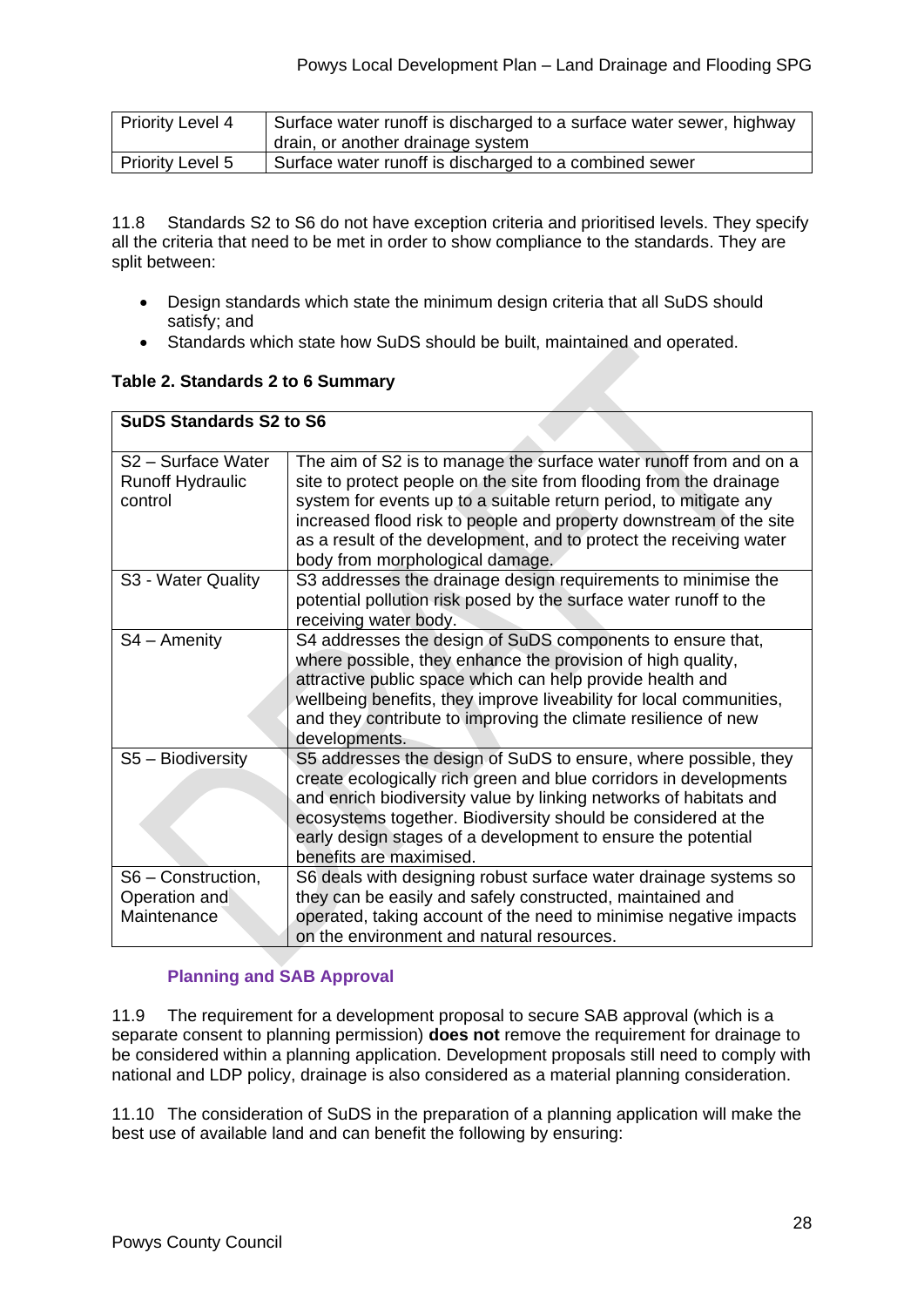- SuDS Standard 5 Biodiversity provision satisfies both SAB approval and planning requirements including LDP Policy DM2.
- SuDS Standard 4 Amenity provision satisfies both SAB approval and planning requirements LDP Policy DM3 and DM13.
- All parts of the drainage system including discharge points are included within the red line application site.
- The longer term maintenance of all elements (that require it) of the development proposal can be considered together. This may be useful where the services of a management company are to be appointed.
- Natural features within the site are utilised preventing costly engineering solutions and reducing land-take.
- Where soil types vary across the site, SuDS features could be located on permeable soils to reduce the amount of SuDS components for storage required.
- The development proposal detailed in the planning approval is feasible and does not have to be revisited with an amendment to the planning application (resulting in delays and further costs).

11.11 SAB Approval and Planning Consent do not need to be secured at the same time, applicants may wish to secure one before the other. However, what is important is that the design of the SuDS scheme is considered at the earliest stage in the evolution of a development proposal with the involvement of the SAB and the LPA. Land drainage consultants should be employed for their services at the start of the process not the end. This approach will support place making and improve site viability.

11.12 Pre-application discussion with the SAB and the LPA can help to identify both the most appropriate scheme for the site and the most cost-effective way to integrate SuDS within the emerging development proposal. Both the SAB and the LPA offer a preapplication service, a discount can be made available where applicants request a joint preapplication between the two bodies.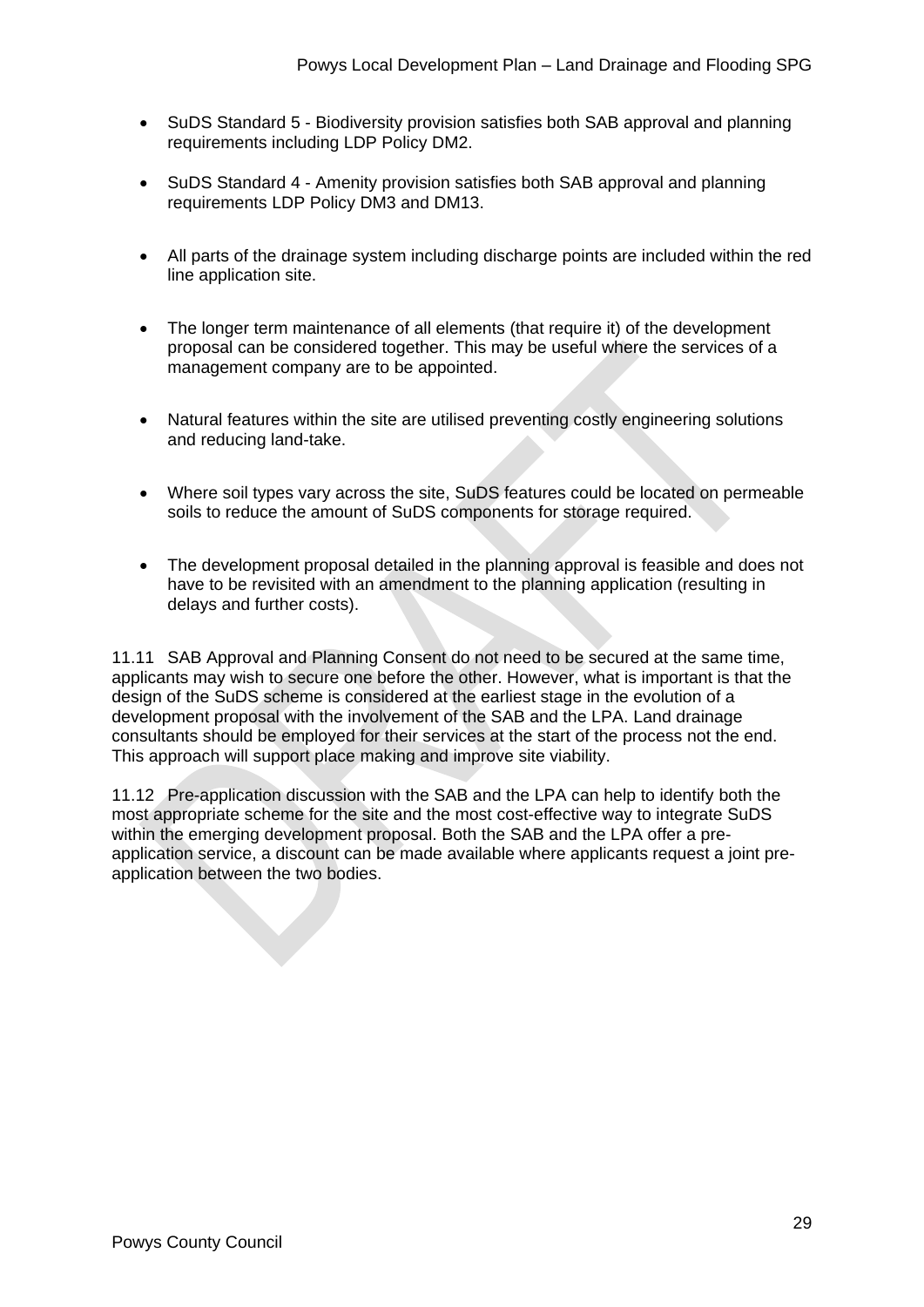# **12.** *Designing SuDS*

12.1 All development proposals should consider the inclusion of SuDS regardless of whether SAB approval is required or not as they can be the most effective way of managing surface water in a sustainable way.

12.2 All development proposals on Greenfield sites will be expected to limit discharge rates and volumes to equivalent Greenfield runoff rates. Development proposals on previously developed land will be expected to limit discharge rates and volumes to levels expected on Greenfield sites as near as reasonably practicable.

#### **Factors to take into consideration when selecting SuDS components.**

12.3 Early assessment of the proposed site is essential when selecting SuDS. Powys County Council recommends that developers utilise the SAB and the LPA's pre-application advice services in order to identify constraints to the site (environmental or otherwise).

12.4 Factors that need to be considered, with regards to land drainage, include:

- The previous land use run off rates, contaminants.
- The proposed land use contaminants.
- Existing flood risk on the site (including from rivers and surface water).
- Existing flood risk downstream associated with any would-be receiving watercourses.
- Nearby sensitive sites such SSSIs, SACs, SPZs.
- Soil types.
- Topography.
- Existing natural drainage features.
- Existing public/highway drainage features and capacity.
- Any surface water draining on to the site from elsewhere.

12.5 Section six of this guidance details some of the resources that can be used to obtain some of the information required.

12.6 SuDS can be used on all sites, certain site constraints, such as the size of the site, contaminated soils or high groundwater levels may limit the use of certain types of SuDS, but it will not limit all. Instead of using infiltration it may be more appropriate to use storage SuDS and on small residential sites impermeable paving may be suitable. Where space may be an issue, consideration should be given to the use of multifunctional components such as, green roofs which can be used on the main or ancillary buildings.

### **Types of SuDS components**

12.7 The selection below gives a brief guide to some of the SuDS components available, but for a detailed description it is recommended that applicants refer to the CIRIA SuDS Manual (C753) (2015) which explains in more detail the relevant technical information.

12.8 Each site will have its own opportunities and constraints, there will be no 'one size fits all' with regards to what SuDS components should be used. It is therefore essential that applicants have an understanding of the proposed site as early on in the life time of the development as possible.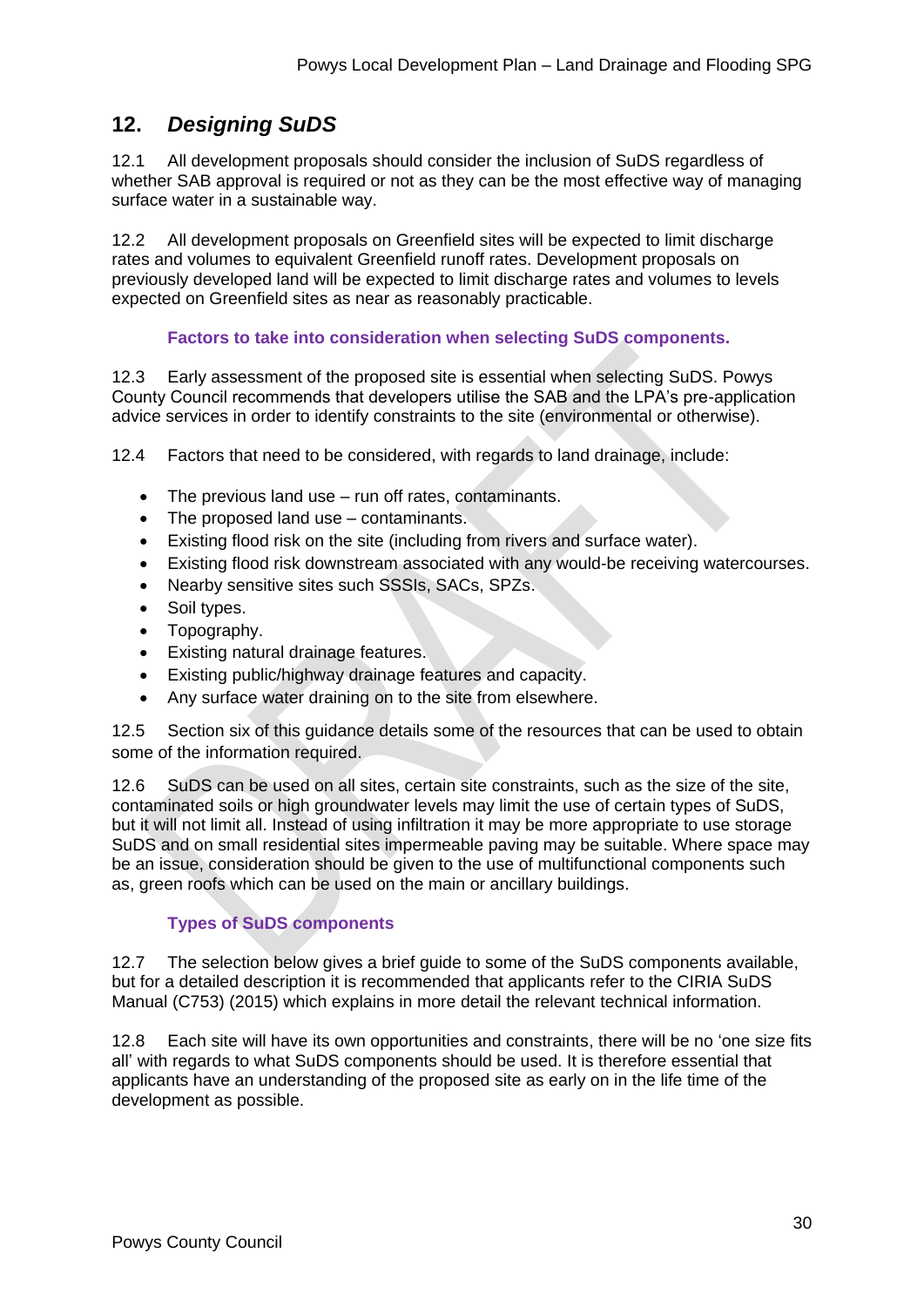**Rainwater Harvesting** – Rainwater harvesting systems collect and store water for reuse. They vary in size and may include treatment elements. Examples include water butts, and small ponds where the water can be reused for agricultural use. Formal rainwater harvesting systems can include the collection of water for toilet flushing for use in dwellings or public buildings.

**Green Roofs** – These are systems which are installed on the top of buildings and include a planted soil layer to create a living surface. Water is stored in the soil layer and absorbed by vegetation. Green roofs can be used for a variety of reasons including visual benefit, ecological value, enhanced building performance and the reduction of surface water runoff.

Green roofs can be divided into two main categories:

- Extensive roofs, which have low substrate depths (and therefore low loadings on the building structure), simple planting and low maintenance requirements; they tend not to be accessible.
- Intensive roofs (or roof gardens) these have deeper substrates (and therefore higher loadings on the building structure) that can support a wide variety of planting but which tend to require more intensive maintenance; they are usually accessible.

**Infiltration Systems** - infiltration systems are designed specifically to collect and store runoff allowing it to infiltrate the ground. They can include soakaways, infiltration trenches, infiltration blankets and infiltration basins.

**Proprietary Treatment Systems** – these are manufactured products that remove specified pollutants from surface water runoff. They are especially useful where site constraints preclude the use of other methods.

**Filter Strips** – these are wide, gently sloping areas of grass or other dense vegetation designed to drain runoff evenly from impermeable areas whilst at the same time filtering out silt and other particulates.

**Filter Drains** – filter drains, also known as 'French Drains' are shallow trenches filled with stone/gravel, often with a perforated pipe that allows for either infiltration directly into the ground or for the surface water to travel along the pipe to an outfall.

**Swales** - swales are shallow, flat bottomed, vegetated open channels designed to convey, treat and often attenuate surface water runoff. When incorporated into site design, they can enhance the natural landscape and provide aesthetic and biodiversity benefits. Swales can be 'wet' where water is designed to remain permanently at the base of the swale or 'dry' where water is only present within the channel after rainfall events.

**Bioretention sytems** – these include **rain gardens** and are shallow planted depressions that allow runoff to pond temporarily on the surface before filtering through vegetation and underlying soils for collection or infiltration. They are particularly effective in delivering interception and can also provide:

- attractive landscape features that are self-irrigating and fertilising
- habitat and biodiversity

The flexibility in design of these features means that there are very few sites where they cannot be included within the surface water drainage system.

**Trees** – Trees can be planted within a range of infiltration SuDS components to improve their performance, as root growth and decomposition increase soil infiltration capacity. Alternatively they can be used as standalone features within soil-filled tree pits (it is important that these are properly engineered), tree planters or structural soils.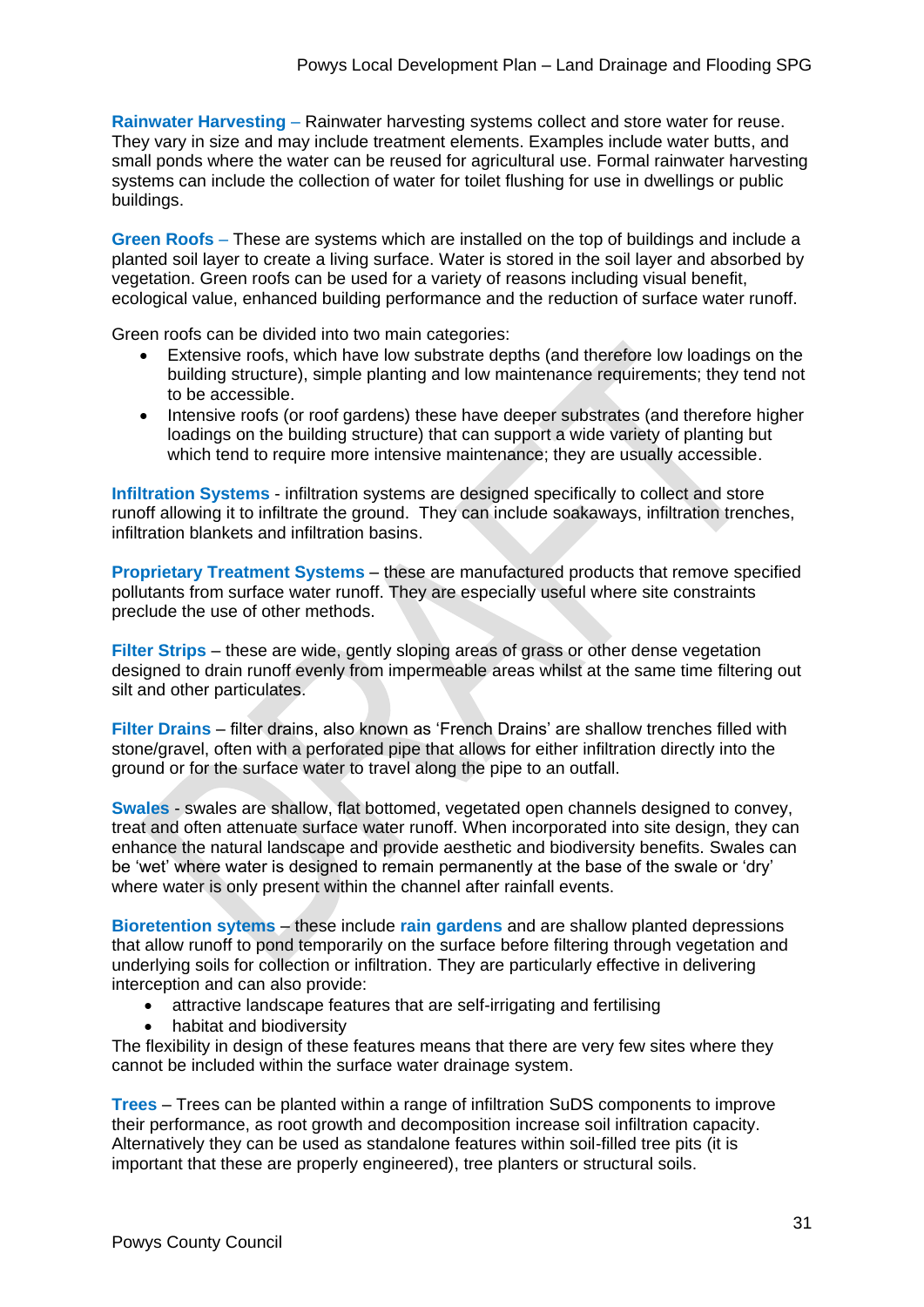Trees and their planting structures provide benefits to surface water management in the following ways:

- **Transpiration** This is the process by which water, taken in from the soil by tree roots, is evaporated through the pores or stomata on the surface of leaves.
- **Interception** Leaves, branches and trunk surfaces intercept (store and allow the water to evaporate) and absorb rainfall, reducing the amount of water that reaches the ground.
- **Increased infiltration** Root growth and decomposition of leaf litter increases the soil infiltration rate and capacity.
- **Phytoremediation** In the process of drawing water from the soil, trees also take up trace amounts of harmful chemicals, including metals, organic compounds, fuels and solvents that are present in the soil. Inside the tree, these chemicals are then transformed into less harmful substances, used as nutrients and/or stored in roots, stems and leaves.

Trees can provide additional benefits for biodiversity, green infrastructure, urban cooling and air pollution.

**Pervious pavements** - Pervious pavements include pavements suitable for pedestrian and/or light traffic use (such as parking), which allow rainwater to infiltrate through the surface and into the underlying structural layers. The water is then either temporarily stored beneath the overlying surface before use, infiltrated to the ground beneath, or discharged downstream in a controlled manner.

There are two types of pervious pavements that are defined on the basis of the surfacing materials:

- **Porous pavements** infiltrate surface water across the entire surface material, for example reinforced grass or gravel surfaces, porous concrete and porous asphalt etc.
- **Permeable pavements** have a surface that is formed of material that is itself impervious to water, but the materials are laid to provide void space through the surface to the sub-base.

**Detention Basins** - Detention basins are landscaped depressions that are normally dry except during and immediately following storm events. During a rainfall event, runoff drains to a landscaped depression with an outlet that restricts flow, so that the basin fills and provides attenuation.

Detention basins can be vegetated depressions (that can provide treatment when designed to manage regular flows or hard landscaped storage areas that will tend not to provide any treatment.

**Ponds and Wetlands** - Ponds and wetlands are features with a permanent pool of water that provide both attenuation and treatment of surface water runoff, where the volume of water increase after periods of heavy rainfall. Where vegetation covers 75% of the feature's surface they are usually referred to as wetlands. Both ponds and wetlands should provide for amenity and biodiversity benefits.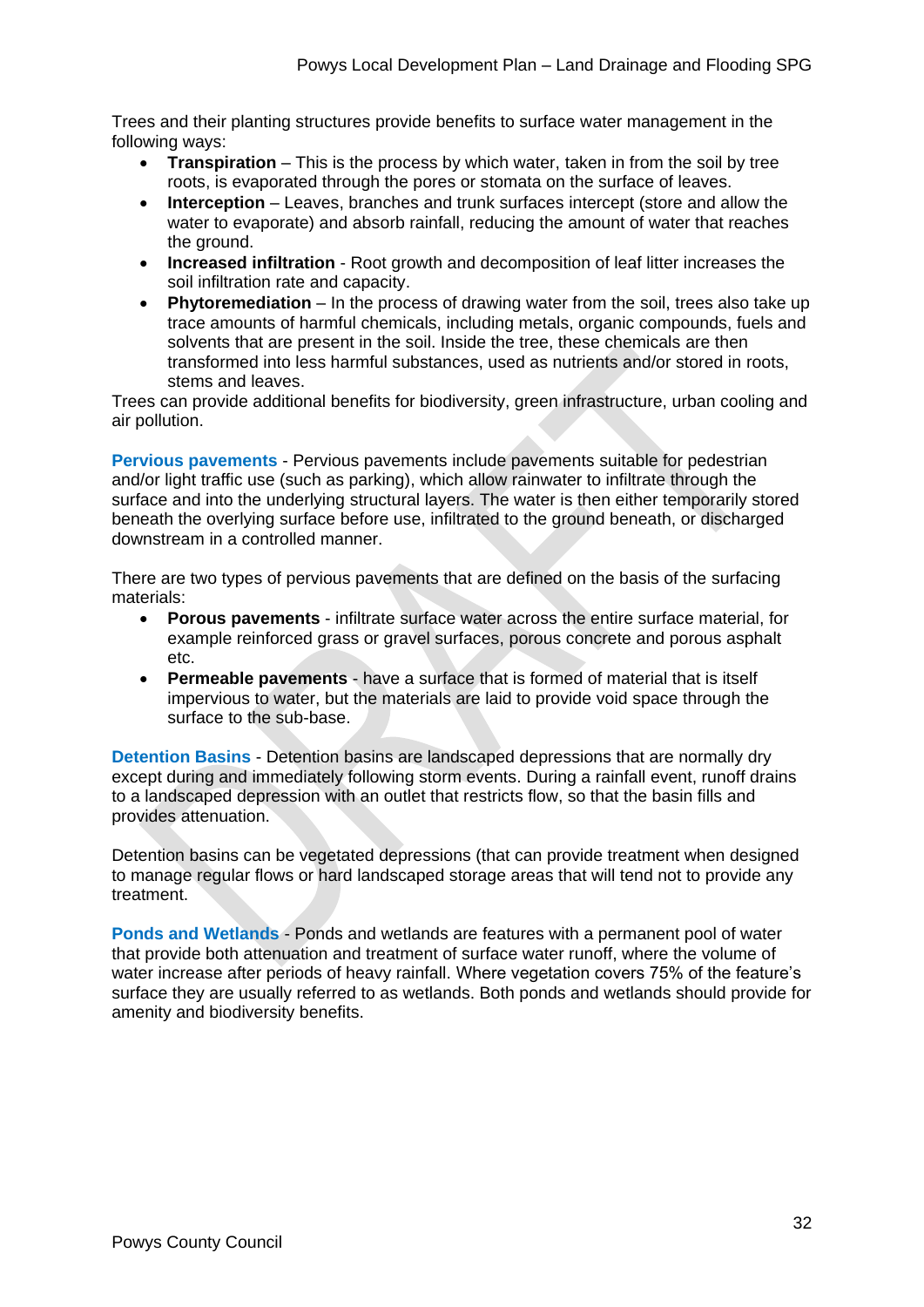## *13. Implementation of LDP Flood Risk and Land Drainage Policies*

13.1 Figure 2 below identifies the stages which should be followed for all developments where there are flood risk and/or land drainage considerations. All development proposals will need to consider whether the site is at risk from flooding, this can be done by referring to the NRW website: [https://naturalresources.wales/floodriskmap?lang=en:](https://naturalresources.wales/floodriskmap?lang=en)

#### **Figure 2. Key stages to follow for developments with flood risk and land drainage considerations.**

#### **STAGE 1 - DETERMINE THE DEVELOPMENT PROPOSAL**

Summarise and describe the proposed development identifying main features, scale and size. Determine the land that may be available to site the development. Establish if the development proposal is **for more than one dwelling, or if the construction area is 100 square metres or more.** If this is the case **SuDS** will need to be used in the disposal of surface water, in accordance with statutory standards and **SAB approval**.

#### **STAGE 2 – BASELINE ASSESSMENT**

Carry out **site analysis to** establish any flood risk, watercourses, culverts and drainage infrastructure, within or adjacent to the site. To prepare a drainage scheme for the site and to enable SuDS to be incorporated, applicants also need to identify all physical and environmental constraints and opportunities.

#### **STAGE 3 – SITING AND DESIGN STAGE**

Determine the **layout and design** of the development proposal. The layout and drainage scheme for the site should be considered together taking into consideration the information obtained in Stage 2 above.

It is at this stage pre-application advice should be sought from Development Management and the SAB. Seeking advice from both parties will ensure that the development proposal is designed in a cost-effective way, utilising the sites natural drainage features, whilst satisfying other planning considerations.

#### **STAGE 4 –SUBMITTING THE PROPOSAL**

The Planning Application and SAB approval do not need to be sought at the same time, but both need to be secured before construction works can commence.

#### **STAGE 5 – AMENDMENTS TO APPROVED PLANS**

Applicants need to note that any digression from the approved plans (approved as part of the planning application) will need a new planning consent (for minor changes the non-material amendment application form can be used). Where changes effect the drainage of the site the SAB approval will also need to be revisited.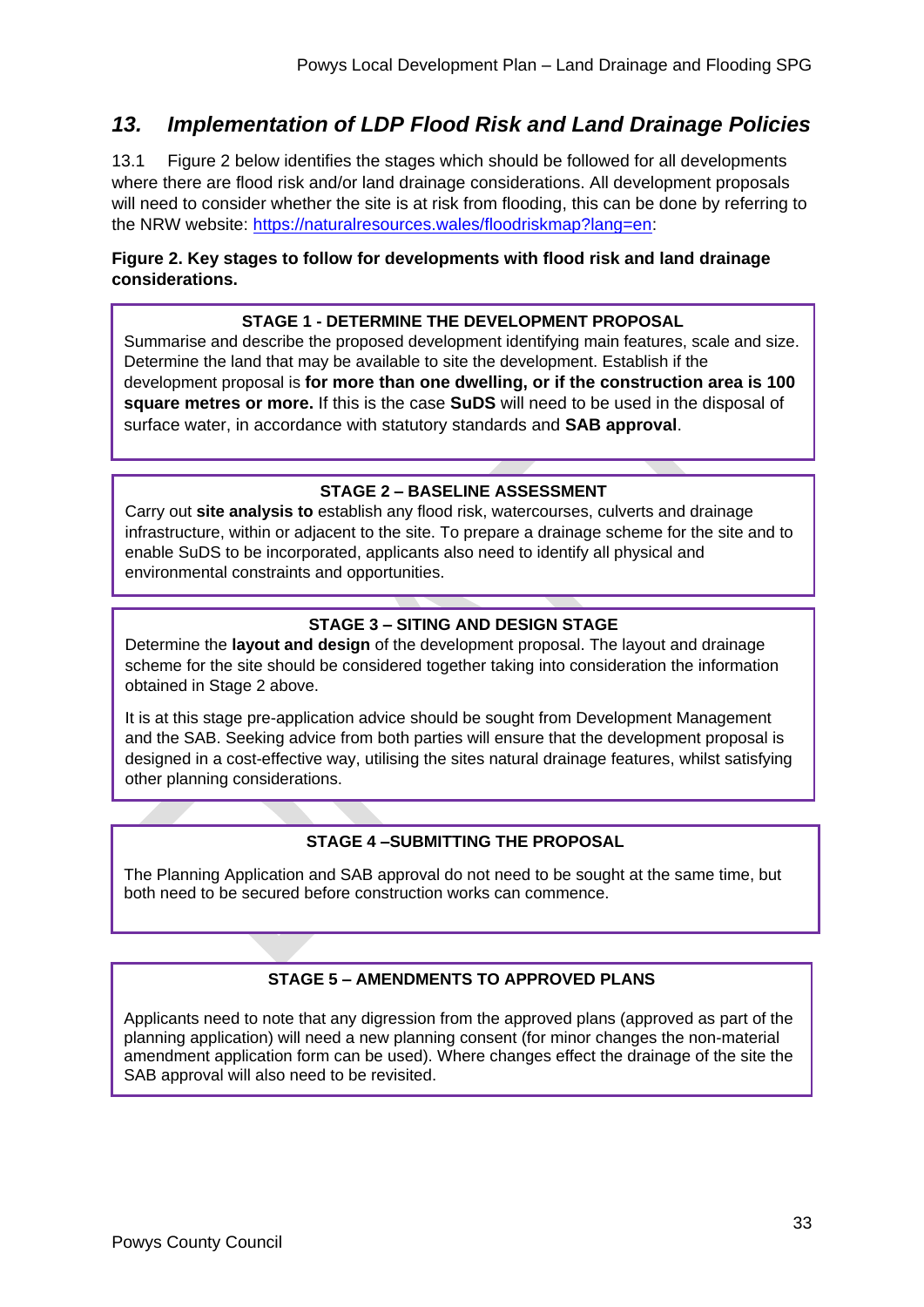#### **Stage 1 – Determining the Development Proposal**

13.2 In the first instance, applicants should put together a summary of the proposal involving a description of the proposed development identifying the main features, such as location, type, uses, scale and size. This should be accompanied by a preliminary plan or sketch of the site and surrounding context.

13.3 Consideration needs to be given as to whether the construction area is over 100 square metres, or the development is for more than one dwelling. Where this is the case SuDS approval will need to be secured in addition to the planning application. SuDS will need to be incorporated within the drainage scheme of the development and accord with the *['Statutory Standards For Sustainable Drainage Systems –](https://gov.wales/sites/default/files/publications/2019-06/statutory-national-standards-for-sustainable-drainage-systems.pdf) Designing, Constructing, [Operating And Maintaining Surface Water Drainage Systems \(2018\).](https://gov.wales/sites/default/files/publications/2019-06/statutory-national-standards-for-sustainable-drainage-systems.pdf)*

#### **Stage 2 – Baseline Assessment**

13.4 Initially applicants should establish if the site is within an area of flood risk (see page 9). Where the site is within an area of flood risk, checks should be made to ensure the development proposal complies with TAN 15 and LDP Policy DM6. Proposals for highly vulnerable development (as defined in TAN 15) in areas at high risk from flooding will not be feasible as the planning application is likely to be refused.

13.5 There may be instances where the development proposal is within an area of flood risk but is considered acceptable by the guidance in TAN 15. This would only be after a Flood Consequences Assessment (FCA) has been prepared (in accordance with the guidance in TAN 15) and considered acceptable. It would be beneficial for the FCA to include a conceptual drainage design strategy. This can assist in the selection and design of SuDS components for the site and can be used to demonstrate no increased flood risk elsewhere.

13.6 Development proposals in areas at high or medium risk of surface water flooding (identified in the Wales Flood Map) will also need to undertake an FCA, particularly to ensure the development does not increase flood risk elsewhere. Further information and advice may be sought from Powys County Council acting in its LLFA role.

13.7 The FCA should also be used to address the requirements of Policy DM6, particularly when it comes to seeking opportunities to reduce flood risk. Applicants may wish to delay the undertaking of an FCA until they have sought pre-application advice from the Council in case there are other planning matters that also need to be addressed; however, it will need to be submitted at the same time as the planning application.

13.8 The baseline assessment should provide information to demonstrate that the development proposal complies with LDP Policy DM6 and enables the most appropriate SuDS components for the site to be realised. Where SAB approval is not required, then it is at this stage the feasibility of using SuDS in the drainage scheme for the site should be considered.

13.9 Below is a list of what should be considered within the baseline assessment, however this is a guideline only, as there may be other local factors that need to be taken into consideration. Section six contains details of resources that can assist:

- Identification of any watercourses within or adjacent to the site.
- Flood risk within the site.
- Flood risk downstream associated with any would-be receiving watercourses.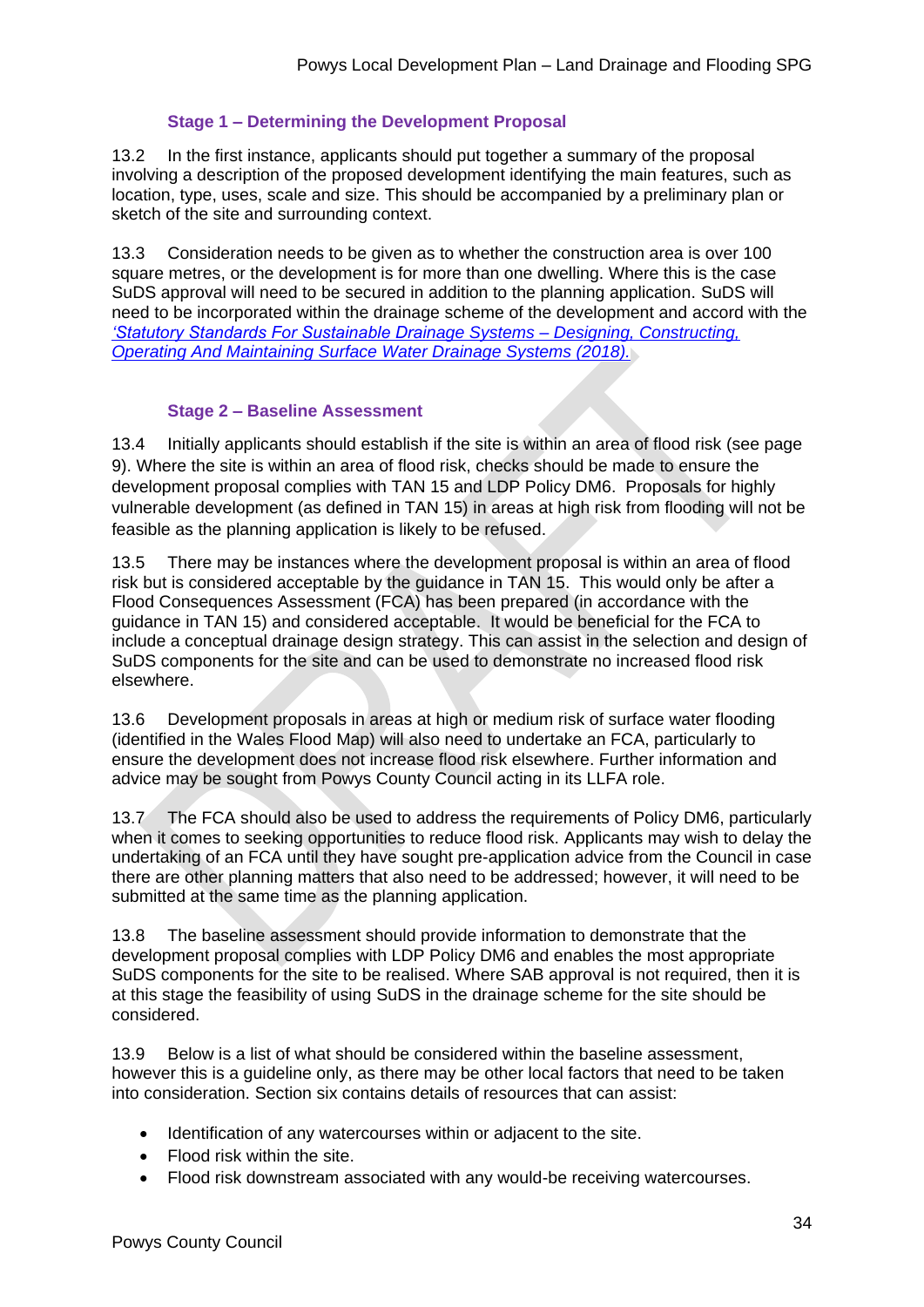- Topography.
- Existing site drainage including flow routes and discharge points.
- Areas of permeable and impermeable land on the existing site.
- Soil types across the site.
- Existing land uses.
- Location of any existing drainage infrastructure above and below ground.
- Local green infrastructure, habitats and biodiversity.
- Sewerage infrastructure capacity (where there are plans to connect).
- Any highway drainage systems that may be affected by the development proposal.
- Nearby environmental designations within the catchment that may be sensitive to pollutants carried in surface water.
- The location of any culverts.

13.10 It is also worthwhile for applicants who need SAB approval to familiarise themselves with the requirements relating to the different SuDS standards, including those in relation to amenity and biodiversity. Some of the standards overlap with the requirements that will need to be satisfied within the planning application process. Having a good understanding of both can help determine how one scheme can satisfy both approvals. It is therefore also recommended that applicants read the Biodiversity, Open Space and Residential Design Guide SPGs.

13.11 The SAB requires drainage proposals to be developed by a competent and suitability qualified professional, experienced in drainage/ SuDS / flood risk management design. It would be worthwhile and cost effective to employ the services of such a professional at this stage in the development process, rather than near the end of the design process.

### **Stage 3 – Siting and Design Stage**

13.12 It is highly recommended that applicants enter into pre-application discussions with the LPA and the SAB early on within this stage. The pre-application service is seen as an important part of the planning process. Seeking pre-application advice at this stage will mean that all planning issues and requirements can be identified before the planning application is submitted. This will identify any significant constraints to development early on in the process, reduce timescales and enable the use of multi-functional open spaces.

13.13 Including the SAB in discussions can help significantly in ensuring a robust, cost effective and viable surface water management strategy and SuDS scheme design. The SAB will be able to assist in determining the optimum SuDS solution for the site and be able to give an indication of what may or may not comply with the National SuDS Standards. For further information on how and what to submit with regards to a SAB pre-application enquiry see:<https://en.powys.gov.uk/article/5581/How-do-I-seek-SAB-approval>

13.14 It is also advisable to have early engagement with other affected stakeholders, such as the sewerage undertakers, where relevant. The information collected in Stage 2 should be submitted with any pre-application enquiries to enable a more detailed response, particularly from the SAB.

13.15 The information collected in Stage 2 should be utilised together with factors, such as the proposed extent of the development, likely building density, proposed land uses and changes to topography, to determine the most appropriate drainage scheme for the site.

13.16 The site layout should be influenced by the drainage scheme; however the Council acknowledges that drainage is one of a range of considerations that may influence the layout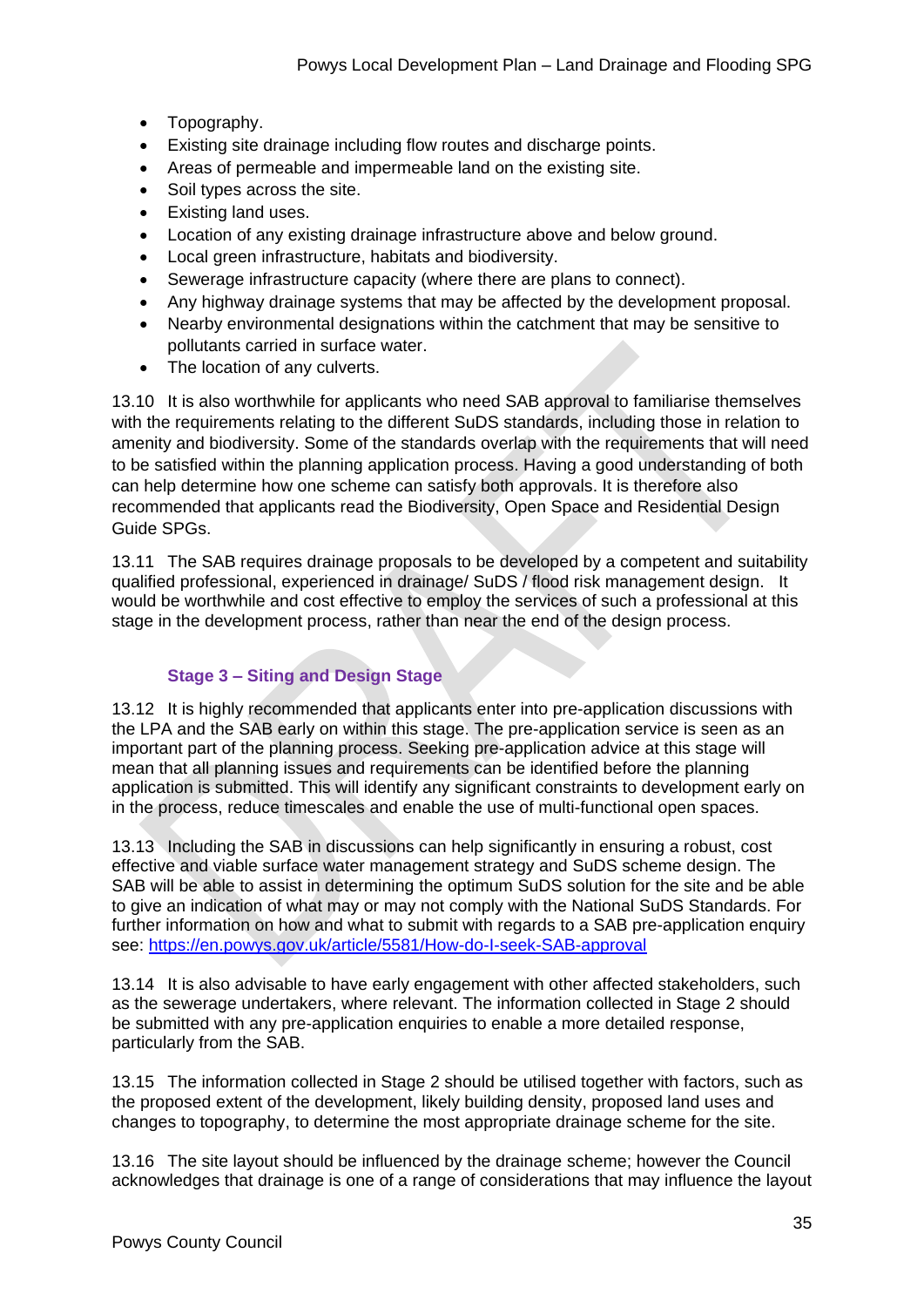and design of development. The Design and Access / Planning Statement included as part of the planning application provides an opportunity to explain how the different components, including drainage, have been considered.

13.17 For development proposals in an area of flood risk or near a watercourse consideration needs to be given with regards to the design and layout as to how the proposal complies with LDP Policy DM6. For detailed information on how this policy should be implemented see pages 19 to 22 of this guidance.

#### **Stage 4 – Submitting the Proposal**

13.18 Following Stages 1, 2 and 3, above, the application will be ready for submission to the LPA.

13.19 In addition to the standard validation requirements: [https://gweddill.gov.wales/docs/desh/publications/170505section-7-annex](https://gweddill.gov.wales/docs/desh/publications/170505section-7-annex-planningapplications-lists-of-validation-requirements-en.pdf)[planningapplications-lists-of-validation-requirements-en.pdf.](https://gweddill.gov.wales/docs/desh/publications/170505section-7-annex-planningapplications-lists-of-validation-requirements-en.pdf)

13.20 The information listed in the table below should be submitted for all applications as appropriate i.e. where a site includes areas of flood risk, has drainage implications or includes / is adjacent to a water course.

13.21 Applications with drainage implications may submit a copy of the SAB approval application (this can be in draft form if SAB approval is to be sought at a later date) in place of some of the requested information (as indicated below).

#### **Table 3. Information to be submitted with a planning application**

| <b>Information Required</b>                                                                                                                                                                                                                                                                                                                                                                                                                     | <b>Consideration</b> |
|-------------------------------------------------------------------------------------------------------------------------------------------------------------------------------------------------------------------------------------------------------------------------------------------------------------------------------------------------------------------------------------------------------------------------------------------------|----------------------|
| Details of any flood risk on the site.                                                                                                                                                                                                                                                                                                                                                                                                          | <b>Flood Risk</b>    |
| Flood Consequences Assessment (FCA) where required by TAN 15<br>(sections 10 and 11) or to assess flood risk associated with surface<br>water flooding.                                                                                                                                                                                                                                                                                         | <b>Flood Risk</b>    |
| A plan of the existing site, noting its topography<br>OR INCLUDE COPY OF SAB APPLICATION                                                                                                                                                                                                                                                                                                                                                        | Drainage             |
| A plan of the proposed site, noting its topography and proposed<br>drainage arrangements, this should include an indication of the types<br>of SuDS or other drainage systems to be used.<br>This does not need to be a detailed design but should demonstrate that<br>the system requirements have been considered and are achievable, and<br>that all components are included within the red line area.<br>OR INCLUDE COPY OF SAB APPLICATION | Drainage             |
| Explanation on which parts of the Surface Water Discharge Hierarchy<br>are to be used:<br>1. Collect for use<br>2. Infiltration<br>3. To a watercourse<br>4. To a surface water sewer<br>5. To a combined sewer                                                                                                                                                                                                                                 | Drainage             |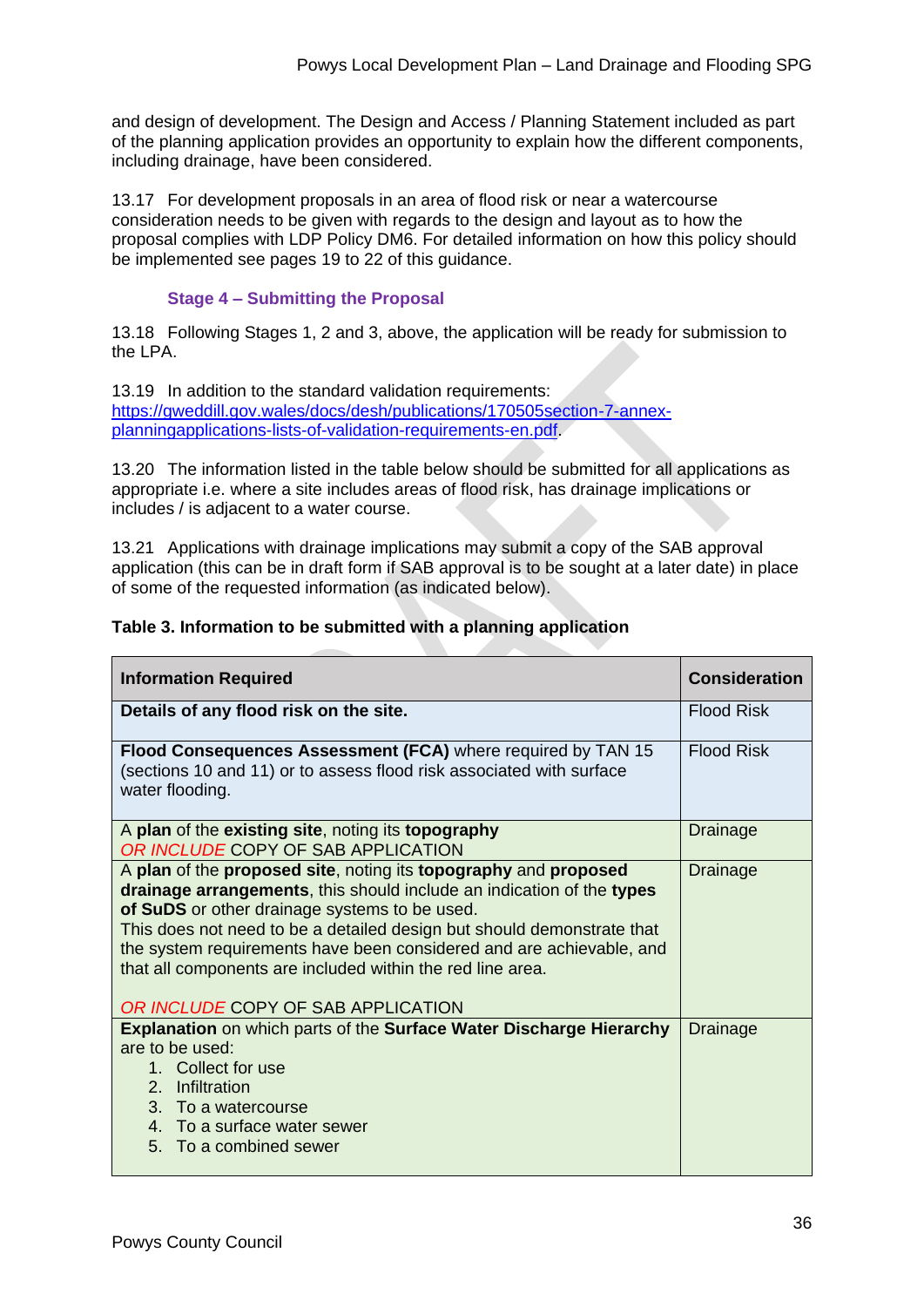| <b>Information Required</b>                                                                                                                                                                                                                                                         | <b>Consideration</b>                                             |
|-------------------------------------------------------------------------------------------------------------------------------------------------------------------------------------------------------------------------------------------------------------------------------------|------------------------------------------------------------------|
| OR INCLUDE COPY OF SAB APPLICATION<br>If 2 or 3 of the hierarchy above have been identified evidence should be<br>provided that the site has a satisfactory point of discharge, this<br>should be included within the red line area.<br>OR INCLUDE COPY OF SAB APPLICATION          | <b>Drainage</b>                                                  |
| The location of any watercourses within or adjacent to the site. These<br>should be included within the red line area. The application should<br>include a statement on how the proposal complies with LDP Policy<br>DM6, criterion 3 and 5, with details of a management strategy. | <b>LDP Policy</b><br>DM <sub>6</sub>                             |
| Details of any culverts within the site or to be used by the proposed<br>drainage system. A statement should be submitted that details how the<br>proposal complies with LDP Policy DM6, criterion 4.                                                                               | <b>LDP Policy</b><br>DM <sub>6</sub>                             |
| Any amenity, biodiversity and landscaping plans that will form part of the<br>SAB approval application. The submission of this information will<br>improve consistency between the two processes.                                                                                   | Consistency in<br>approach<br>between the<br>two<br>applications |
| Details of any maintenance and adoption arrangements including for<br>multifunctional areas of Open Space that have been designed to comply<br>with LDP Policy DM3 and the national SuDS Standards.                                                                                 | Consistency in<br>approach<br>between the<br>two<br>applications |
| Details of any pre-application discussions that have taken place with<br>the SAB.                                                                                                                                                                                                   | Consistency in<br>approach<br>between the<br>two<br>applications |

## **Stage 5 – Amendments to Approved Plans**

13.22 Once the planning application has been granted, SuDS approval gained, and all precommencement conditions from both consents have been discharged, works may commence. It needs to be remembered when looking to vary or amend the scheme from the approved plans, that a new planning consent will be required (a Section 73 application or a Non-Material Amendment may be possible) and the SAB approval revisited if the drainage is affected (this includes changes to the amount of impermeable surface area).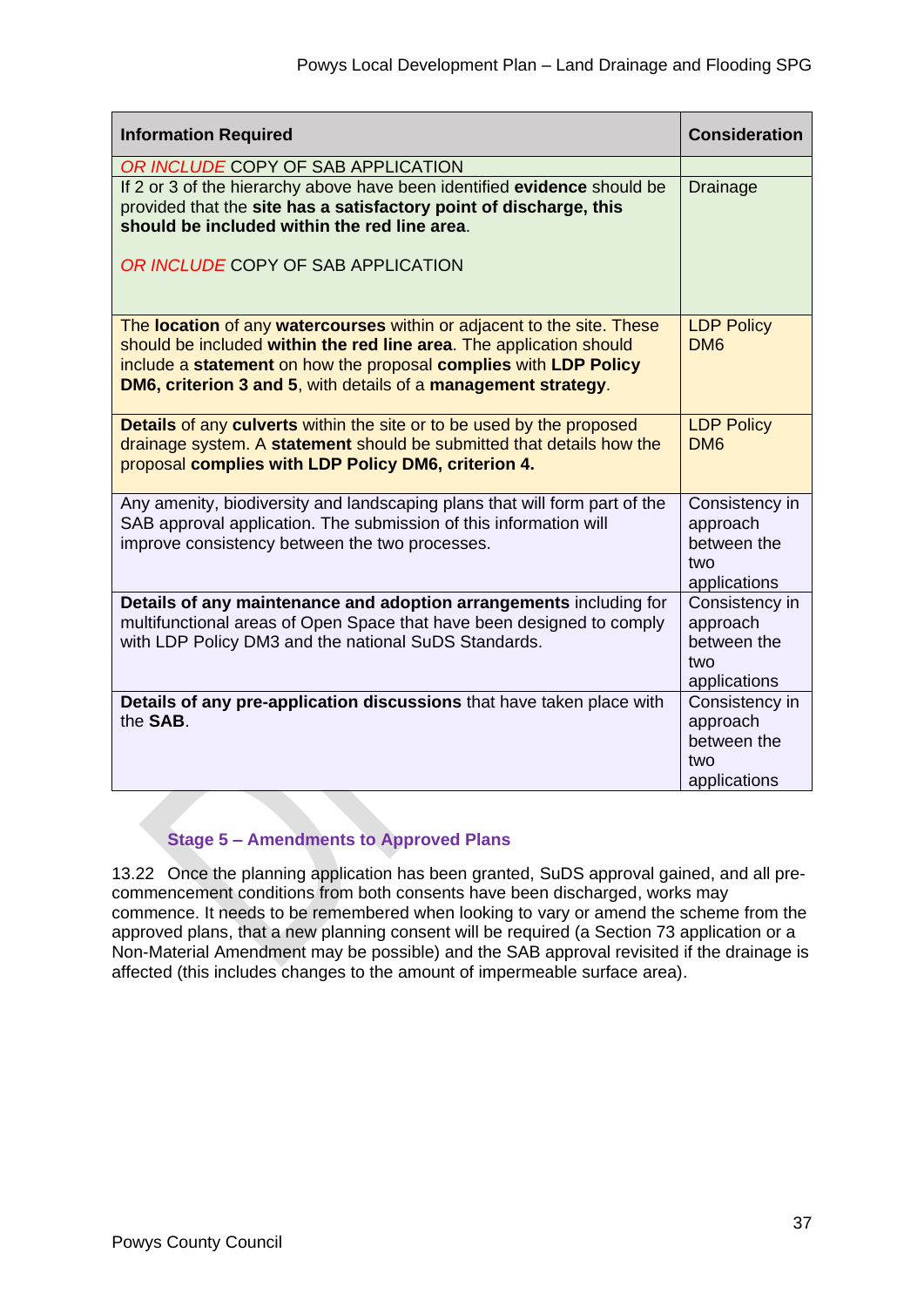# *14. Monitoring and Review*

14.1 The implementation of the LDP's flood risk and land drainage policies, through developments permitted and delivered under the LDP, will be monitored annually and reported in the LDP's Annual Monitoring Report (submitted to the Welsh Government by 31<sup>st</sup> October each year following adoption of the LDP). The process will monitor developments permitted within areas of flood risk. Particular attention will be given to highly vulnerable development within high risk areas, and whether the acceptability and justification tests in TAN 15 have been met. The Sustainable Development Indicators reported by Development Management to Welsh Government on an annual basis will also continue to monitor highly vulnerable development in areas of high flood risk.

14.2 The LDP's Strategic Environmental Assessment monitoring will monitor the longerterm effects of delivery and implementation of the LDP. It includes monitoring indicators that consider the status of water bodies' in the River Basin Management Plans with regards to water quality and quantity (when reviewed by NRW). Together with the total number of properties per annum that are within an area of flood risk by rivers or sea.

14.3 Planning applications permitted will be monitored by the SAB to identify any schemes that commence without securing SAB approval. Where such schemes are identified enforcement action will be taken by the SAB.

14.4 This SPG will be kept under review and, where necessary, updated to take into account changes in any relevant policy, guidance, evidence of circumstances, and in response to relevant issues raised with the SPG in practice.